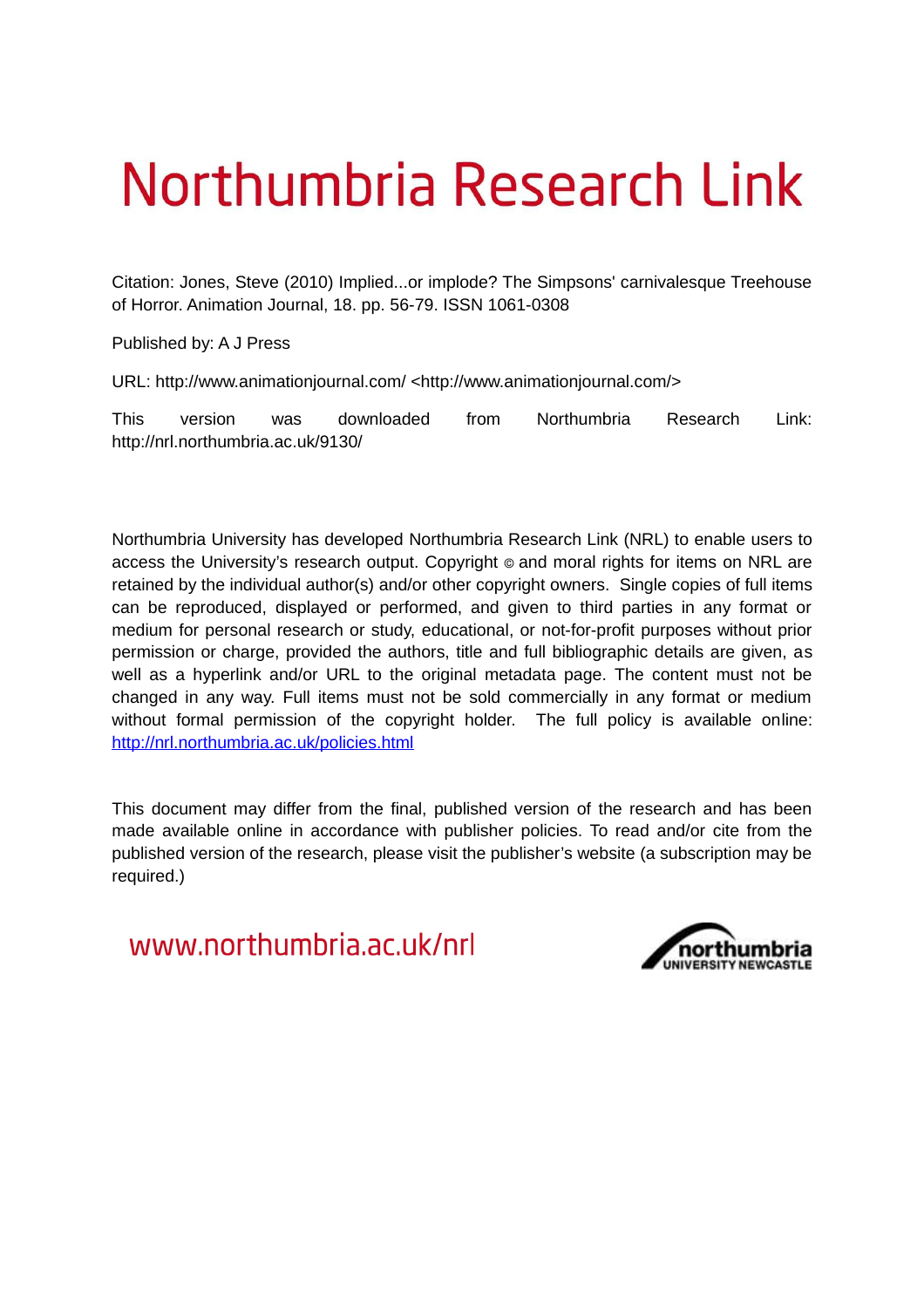Originally published in: Animation Journal, Volume 18, 2010, pp. 56-79 This version © Steve Jones 2011

#### Implied...or Implode?

#### The Simpsons' Carnivalesque Treehouse of Horror

Steve Jones, Northumbria University, UK

The popularity and influence of "The Simpsons"—the longest running primetime comedy series in US television history-has drawn much attention in both popular media and animation studies scholarship.<sup>1</sup> Within the series, the annual "Treehouse of Horror" episodes constitute a production sub-context with their own conventions and historical trajectory, which are worthy of critical investigation. The specials, aired each year around Halloween, have been produced since the series' second season, beginning in October 1990. $^2$  Each of these specials is composed of three stories of roughly six minutes each, instead of the twenty-two minute narratives of each regular weekly episode.<sup>3</sup> They incorporate horror plots and devices, as well as general references to science fiction, into the series' base in situation comedy. Part of the great appeal of "The Simpsons" arises from its willingness to pass critical commentary on many aspects of our culture. In breaking from the comparatively realistic social-satire that characterizes the series as a whole, the Halloween specials cast a reflexive gaze back onto "The Simpsons" itself. As a result, the "Treehouse" episodes are valuable as a means of examining the strategies and implications of the series as a whole.

Historically, the live-action sitcom has provided a space in which to investigate the social from an everyday perspective.<sup>4</sup> Relying on central locales and stable environments.<sup>5</sup> the sitcom offers insight into our experience of day-to-day life-cantered, in particular, on the Family. The animated sitcom, being once removed from live-action reality by its form, offers the same function via a parallel world, resulting in a distancing mechanism that allows greater perspective on our relationships with ideological structures. Inasmuch as it is notquite-real,<sup>6</sup> animation can depict recognizable social realities and relevant contemporary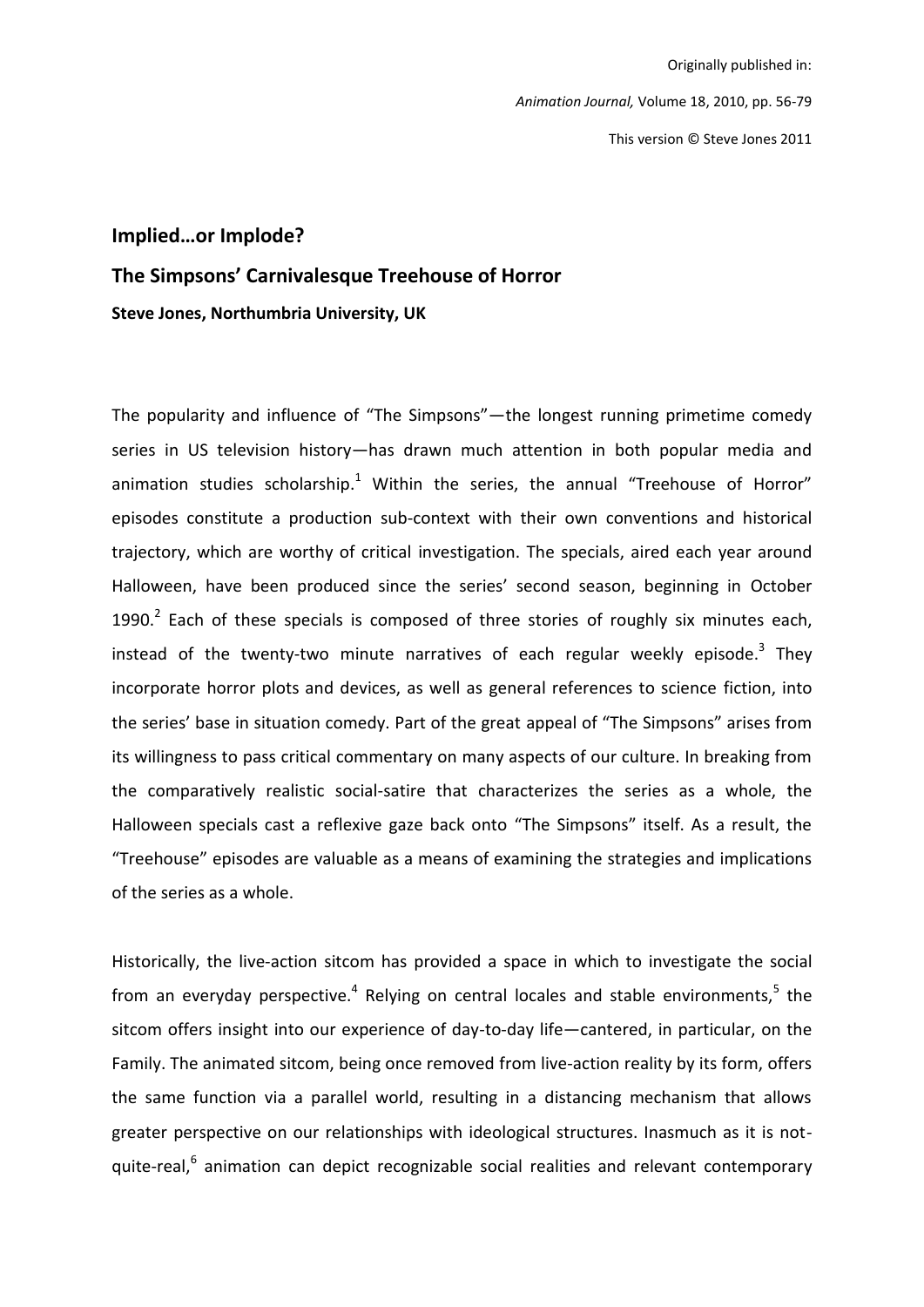political issues while only partially belonging to the world it comments on. By satirizing the institutions upon which our social systems are based, "The Simpsons" de-familiarises our relationships with the political ideologies that underpin our social existence.<sup>7</sup>

The ideology of the Family is one of arbitrary social connection: groups of people who may radically disagree about politics, religion, or other subjects, and fundamentally may dislike each other's company, are required to put differences aside and love each other on the basis that they are related. The sitcom supports the common-sense notion that the Family is the cornerstone of social interaction and, consequently, that unconditional love and unity in the face of adversity are a kind of social bedrock. Sitcom plots typically revolve around social problems that imperil the Family and are then resolved. "The Simpsons" exploits these tensions by exaggerating individual differences and power-balances within its family unit, but ultimately restores the balance, ready for the next episode, in which the family's tenacity as a group will again be tested.

The Halloween specials disrupt that pattern, and frequently do not resolve those issuesinstead, the family (and more broadly the society that situates them) dissolves. In the Treehouse episodes, the social connections of Family and community, which otherwise signal coherent groupings and ability, are exposed as false imperatives (insofar as disparate individuals feign cohesion or forsake their differences in order to get along, whereas in the specials, they may express a desire to kill one another). The average sitcom (and regular episode of "The Simpsons") explores those tensions, but not to the point where they erupt. The Treehouse episodes attack the core, leaving it exposed. By depicting the Family and community in extreme circumstances, in seeing the horror of 'how things could be', the Treehouse episodes, I contend, leave us with hanging questions about the nature of social being that bleed into the regular sitcom-style episodes.

So, despite the apparent resetting of established sitcom mores after Halloween, the Treehouse stories draw attention to structuring elements of the series as a whole. The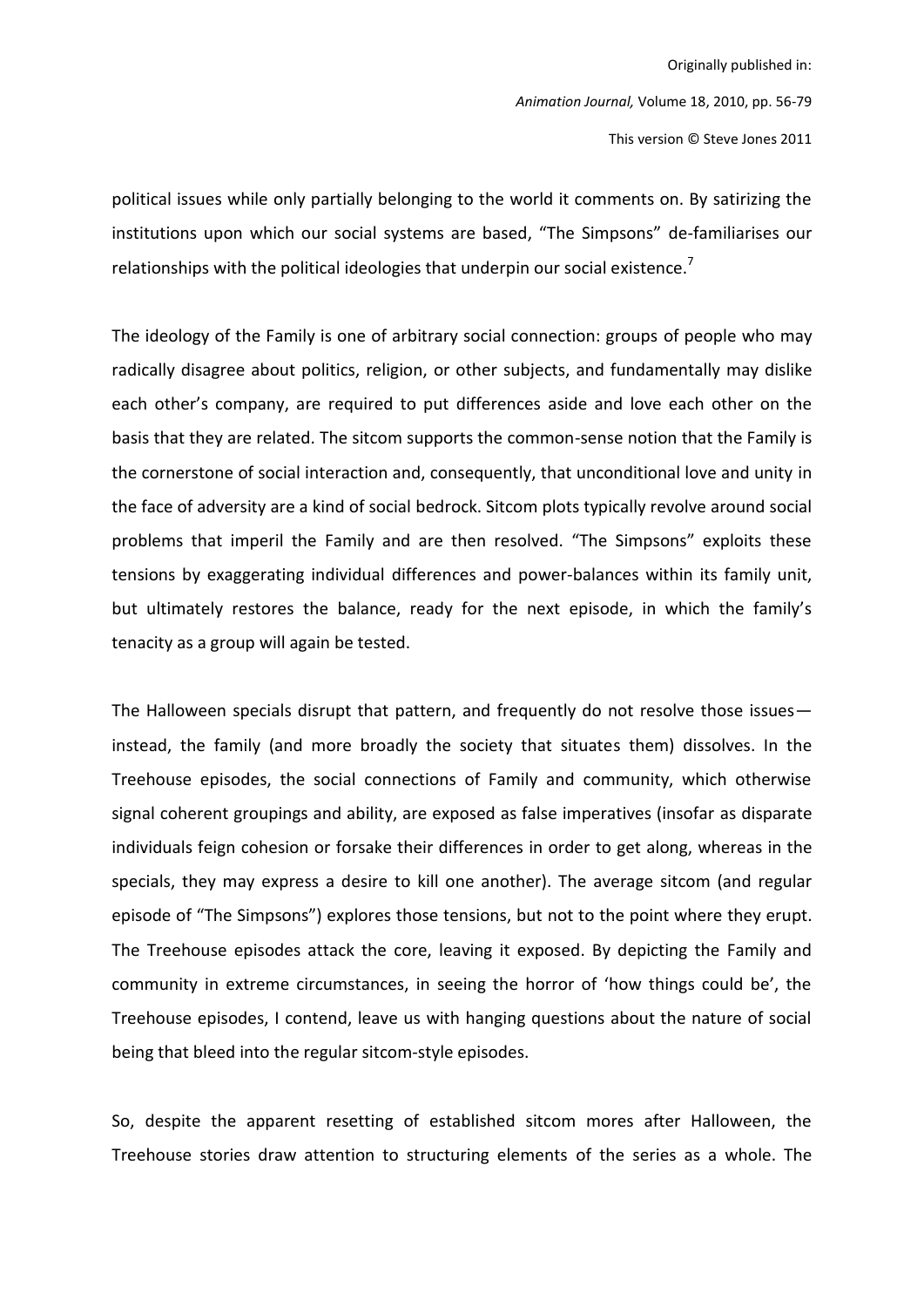This version © Steve Jones 2011

sitcom formula usually drives the show in a dominating fashion; it is our familiarity with these generic conventions that primarily shapes our understanding of episodic incidents and their resolutions, rather than the overall schema of the series. The reversal of the sitcom formula in the Treehouse episodes draws greater attention to the politics of the Family and the individual in society than the regular sitcom episodes of the series do, despite the fact that such episodes are predicated on satirizing that genre.

In this light, it is useful to think of the comedy of "The Simpsons" as being related to the laughter of carnival, a powerful, subversive celebration that Mikhail Bakhtin considers to be "gay, triumphant and at the same time mocking, deriding," and centrally "directed at those who laugh."<sup>8</sup> Michael Tueth proposes that "Animation is  $\ldots$  television's version of the carnivalesque," and that the freedoms offered by the medium have allowed "The Simpsons'  $\dots$  to explore darker, subversive aspects of family life."<sup>9</sup> In fact, the Treehouse episodes of the series share an even more specific relationship with the carnivalesque, being concerned with the grotesque and the excessive, and greatly exacerbating the inversions of hierarchy for which the series is known. The show's status as popular television comedy is crucial to our understanding of its political potential; as Bakhtin observes, communality is vital in order to fully overturn established hierarchies. The carnival has to take place in "the popular sphere,"<sup>10</sup> and "The Simpsons" does precisely this—appearing in the primetime slot in the U.S. and with distribution worldwide, it engages a broad demographic.<sup>11</sup> Being televised to such wide reception, its commentary bridges the gap between the popular/public/social and the private sphere of the home (where it is viewed).

This paper discusses the ways in which the Halloween specials render or problematize the series' uses of the sitcom formula, using Bakhtin's model of the carnivalesque to underscore these traits. It begins with discussion of the context in which the Treehouse episodes appear, and the symbolic resistance they offer as a deviation from the routine of the series. This break comes partly in the form of genre experimentation—namely, forsaking the generic borders that delimit horror and the sitcom.<sup>12</sup> It also stems from the treatment of the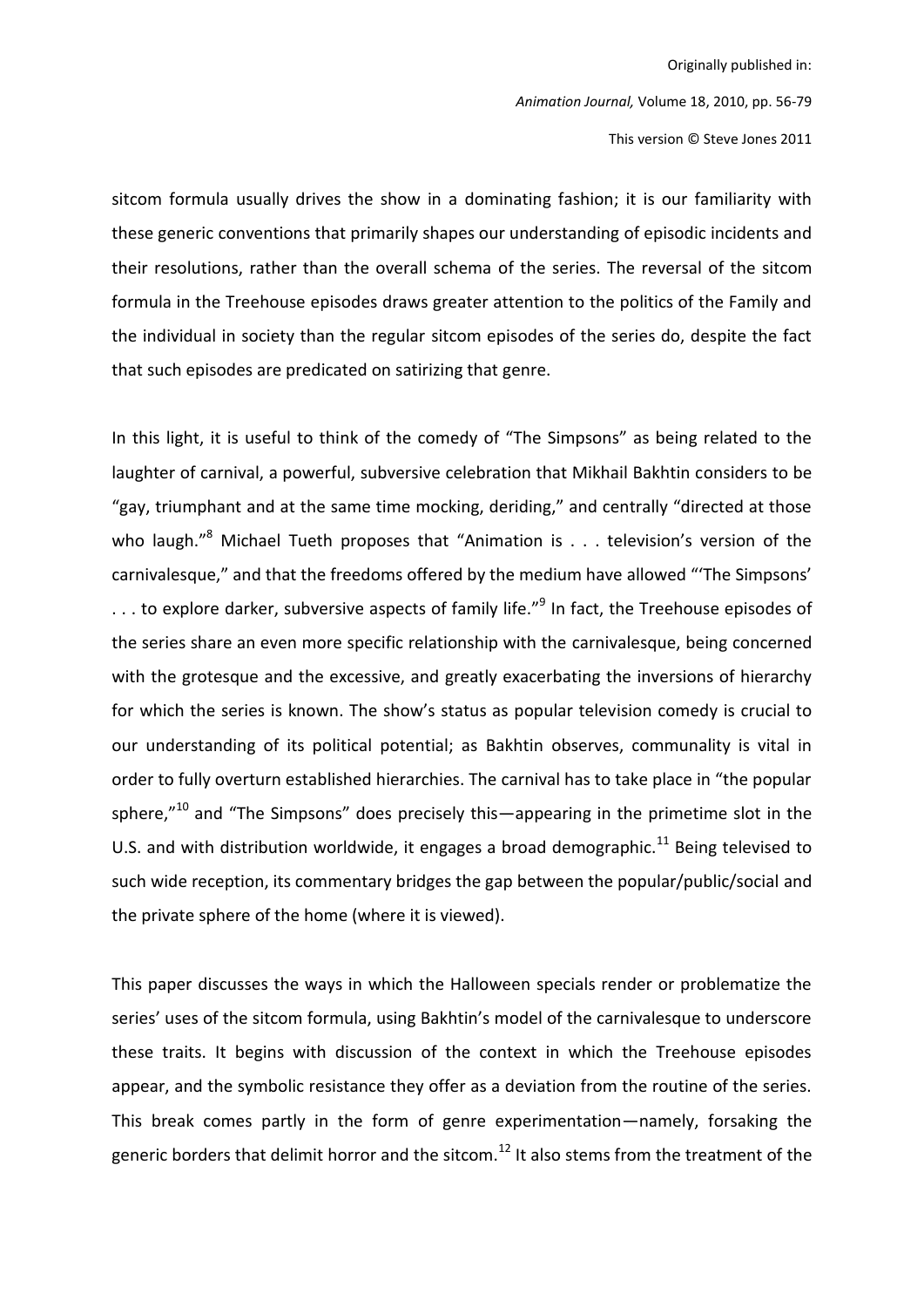Originally published in: Animation Journal, Volume 18, 2010, pp. 56-79 This version © Steve Jones 2011

characters and the narratives offered in the Treehouse vignettes, and the extent to which they challenge prevailing social order, including authority figures and the Family. Finally, this paper addresses carnivalesque elements of the grotesque, bodily excesses, and appetites of the flesh, and how the series' context places limitations on the Treehouse episodes, given its original status as primetime comedy on American television.

#### "The Simpsons" as Carnivaleque Disruption

"The Simpsons" is an American animated primetime comedy series created by Matt Groening. Beginning as a series of sketch sequences included in "The Tracey Ullman Show" in 1987, the format eventually was developed into an autonomous half-hour series for the Fox Network. To date, the show has run for 21 seasons since its first airing in December 1989, spawning a feature film spin-off in 2007. Set in the town of Springfield, the series is focused on its eponymous family unit of father (Homer), mother (Marge), son (Bart, the oldest child), and daughters (Lisa, next in age, and baby (Maggie). Homer, the patriarch of the family, is characterized by his laziness and infantile stupidity. Marge, the home-maker, is the voice of caution in the household. Bart (an anagram for 'brat') is the mischievous underacheiver. Lisa is sensible, clever, and morally staid. The family is completed by youngest daughter Maggie, who is about one year old. The Simpsons represent 'average' middle-America; a family unit comprising a heterosexual couple and 2.4 children.<sup>13</sup> The comedy arises primarily from the everyday, mundane aspects of their lives, plots being driven by tensions within the family, issues relating to their economic status, the occupations of the adults, and the school lives of the children. The narrative structure thus centralizes institutions that signify civil order: home, family, job, school, community.

It is in this respect that "The Simpsons" is akin to the live-action sitcom.<sup>14</sup> Indeed, as Simone Knox observes, the series appears to aspire to this status, as it was "intended . . . to mimic live-action representation  $\dots$  [and] still largely eschews exaggerated grotesquery of style."<sup>15</sup>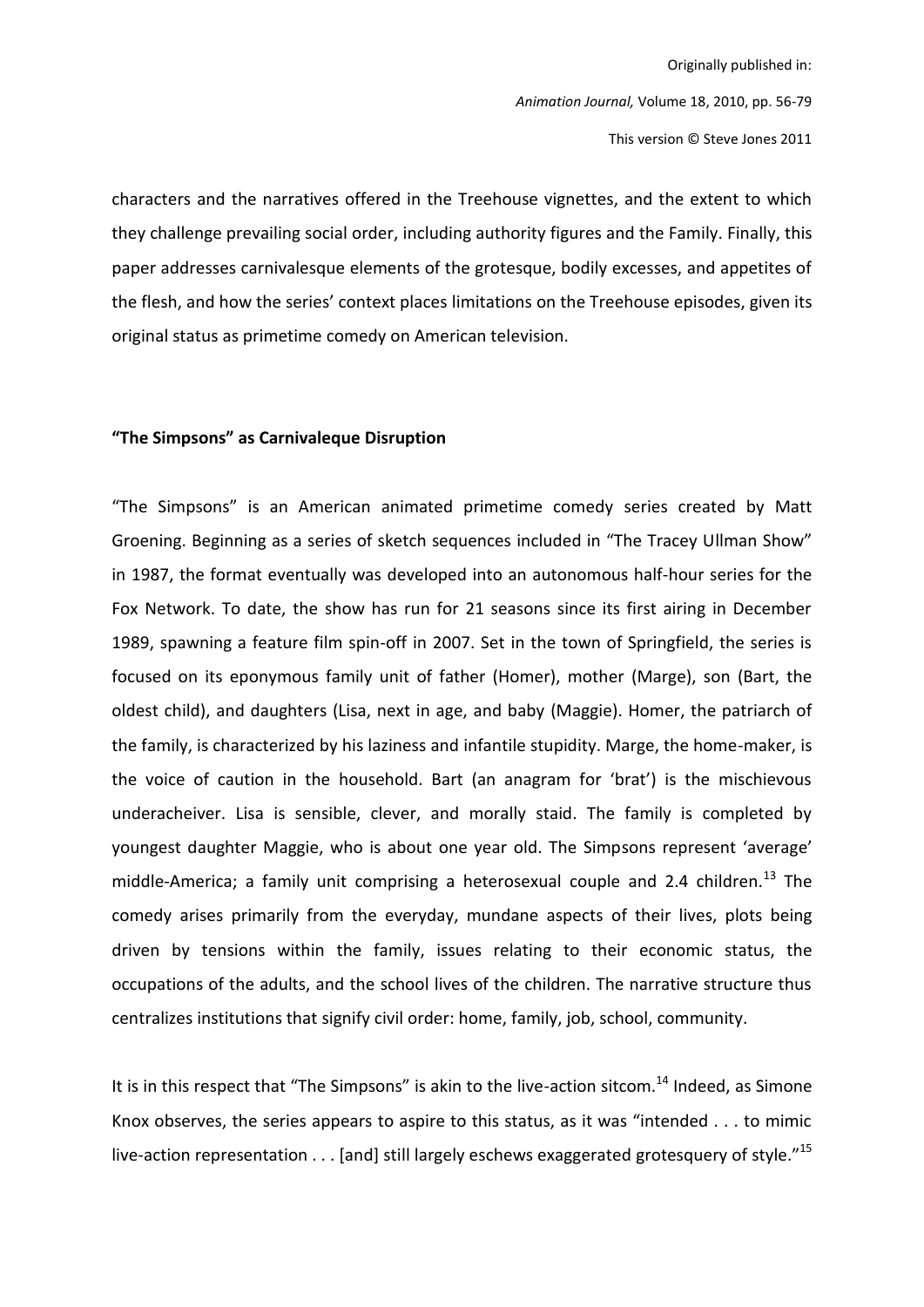Animation Journal, Volume 18, 2010, pp. 56-79

This version © Steve Jones 2011

While it remains of the 'everyday', the series is also notable for its ability "to use animation to surpass the narrative capabilities . . . [of] live-action programs and thus to make some radical observations about the status quo."<sup>16</sup> As a sitcom, "The Simpsons" offers images of family relations and the roles of individuals within it, $^{17}$  and questions "the universality and normativity of the so-called 'traditional' family values."<sup>18</sup> Like many sitcoms, the series regularly presents "visions of dysfunctional family life . . . insult, anger, irresponsibility, and outrageous behavior."<sup>19</sup> Yet, the show is primarily satirical, and not a deconstructive attack on the Family per se.<sup>20</sup> "The Simpsons," both as sitcom and satire, works in dialogue with ideological discourses surrounding the Family. However, this agenda is amplified in the Treehouse episodes, partly through the addition of horror genre motifs. More than any other episodes of "The Simpsons," the Treehouse specials incorporate a duality, delineating staid character types and revealing their limitations. The disruptions to 'normalcy' found in the Treehouse episodes provide access points for probing quotidian aspects of the series.

Bakhtin's conception of the carnivalesque, outlined in Rabelais and his World,<sup>21</sup> is a theoretical model that prioritizes exactly these inversions of the status quo. The carnivalesque, as Robert Stam observes, is founded on the medieval carnival's "liberating explosion of otherness," which he interprets as a "countermodel of cultural production and desire ... a symbolic, anticipatory overthrow of oppressive social structures."<sup>22</sup> Bakhtin thus envisages the carnival as a celebration based on the political reality in which it is situated, the motivation being to "build a second world and a second life outside of officialdom."<sup>23</sup> These aspects of the carnivalesque allow us to recognize the political potential of animated social satire, which formally reconstructs the world, and is "organized on the basis of laughter."24

The carnival, according to his model, is "always essentially related to time,"<sup>25</sup> and significantly Halloween represents exactly the type of "breaking point in the cycle of nature or in the life of society or man" to which Bakhtin refers, permitting an alternative "festive perception of the world."<sup>26</sup> Carnival is an all-encompassing celebration, involving the entire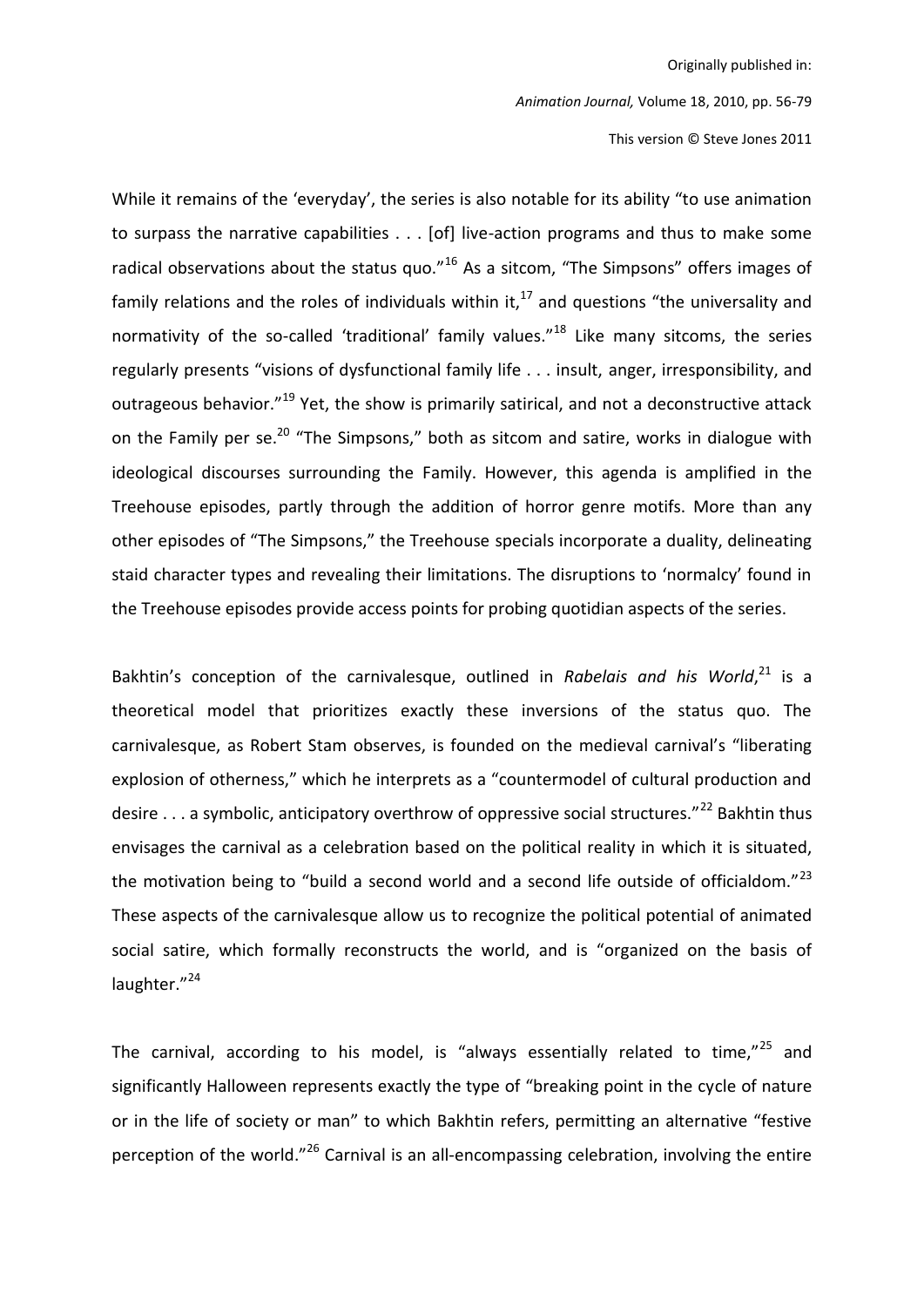This version © Steve Jones 2011

community. It is a festival revolving around the inversion of normative social hierarchies and the transgression of boundaries the populace typically adhere to, leading to revelry in disorder and disrespect for authority. During the carnival, behaviour becomes orientated around excess and indulgence; the restraints and social limitations that would otherwise curb appetites (both in terms of consumption and carnal desire) do not apply. As such, the carnival valorises the horrific and the grotesque.

Since their inception in the second season, the "Treehouse of Horror" episodes have signified formally and generically self-conscious carnivalesque moments that break the routine of the everyday, even if the show already represents a temporary escape from our lived political reality. On the one hand, "The Simpsons" is built around a continuing narrative of the characters' circumstances—their daily life in Springfield. These situations are usually offered to the viewer in episodes of twenty-two minutes that focus on complication and resolution of the status quo, rarely altering the characters' relationships, or affecting any real change  $^{27}$  (including aging  $^{28}$  – Maggie, for instance, has not grown in the two decades the show has been on-air).<sup>29</sup> On the other hand, the series is developed around a general desire to debunk, or at least question, the formulaic conventions on which it is based. Matthew Henry contends that "The Simpsons' is foremost a satire upon the idealized images of family life depicted by both traditional and contemporary domestic sitcoms."<sup>30</sup> Moreover, Jonathan Gray argues, "The Simpsons" frequently challenges the sitcom's desire to resolve problems raised by the plot of any given episode by employing "illogicality to absurd extremes," mocking the way in which "the average sitcom rush[es] to tie everything up in the last minute."<sup>31</sup> Nevertheless, despite its subversive intent there is a return to a point of balance at the close of each regular weekly "Simpsons" episode.

While the sitcom formula leads us to expect normality or equilibrium to be resolved for Springfield's inhabitants before the episode finishes, the Halloween specials instead revel in disruption, killing off central figures, failing to restore order, and occasionally forsaking the family dynamic on which "The Simpsons" (even in its title) hinges. The Halloween specials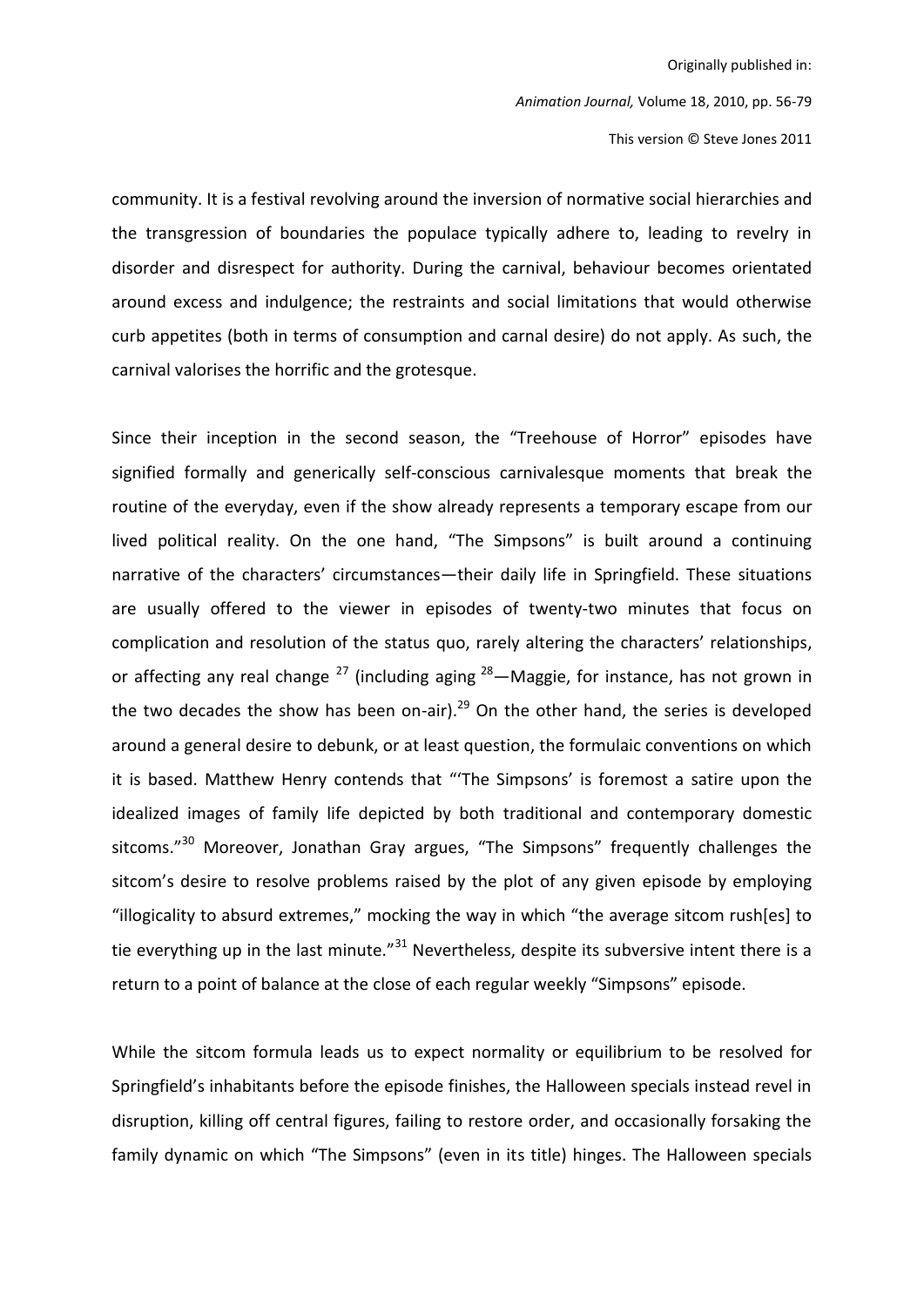habitually permit changes that the show otherwise resists, doing so in extremis (in true carnivalesque style). Thus, in the vignette Stop the World, I Want to Goof Off, Bart becomes a 25 year-old (causing Marge to question why he is "so tall and shaggy"), while Life's a Glitch, Then You Die ends with world destruction.

Indeed, of the sixty segments that currently constitute the twenty "Treehouse of Horror" specials, forty-two fail to offer significant resolution to the tale or reset the action; thirtythree depict the death of significant characters (fifteen of the twenty opening sequences do as well); four stories abandon the expected family dynamic; and seventeen are set, for the most part, away from the familiar locations in/of Springfield that the characters usually inhabit. Framed by generic rules of the sitcom to which "The Simpsons" typically adheres, these radical disruptions reflect the revelry with which conventionalized elements of the series are overturned.

#### Comedy of Terrors: Horror, Genre Parody & Popular Culture

Bakhtin asserted that a "text lives only by coming into contact with another text (with context). $^{32}$  In our case, the television sitcom becomes a more recognizable entity when combined or juxtaposed with another genre (namely, horror) or even the devices of another medium (most of the Treehouse are parodies of feature film narratives). Through combination and interaction, we gain the distance necessary to comprehend significance.

In its usual guise, "The Simpsons" frequently alludes to existing popular culture as a point of reference. For example, David Duchovny and Gillian Anderson appear in character as Mulder and Scully from "The X-Files" for the weekly episode The Springfield Files. So, in weekly episodes, such tropes function as an intertextual point of reference within an original narrative; the presence of popular culture (such as "The X-Files") is subsumed within the overriding logic of the series' sitcom formula. In the Treehouse episodes, popular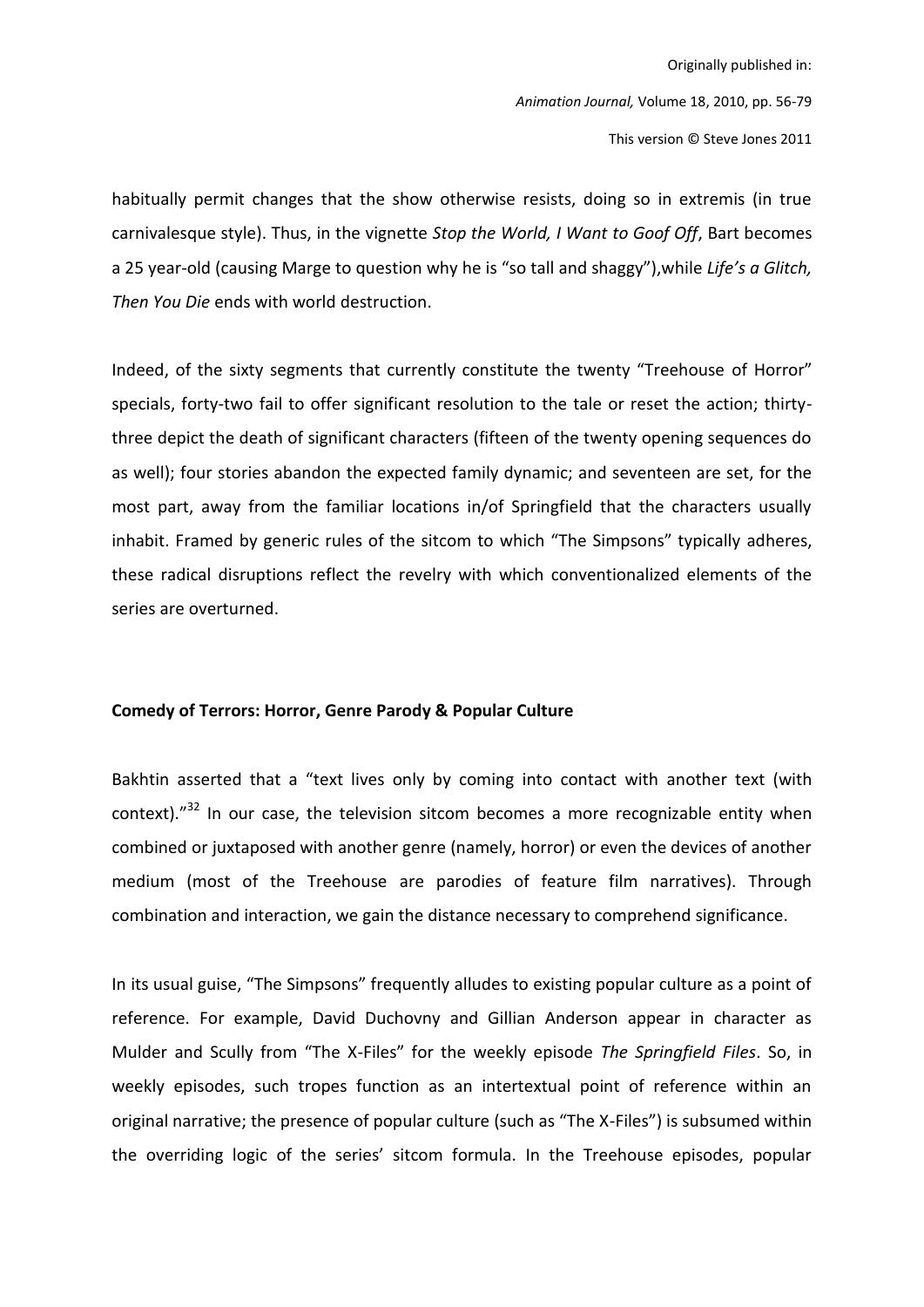This version © Steve Jones 2011

cultural allusions take over the entire plot and constitute the story, to the point that the conventions of the referenced text supersede the sitcom formula. Therefore, the vignette The Shinning amounts to the Simpsons starring in a comedic version of Stanley Kubrick's horror film, The Shining (1980). Parody is founded on the dual presence of opposing languages or styles that work against each other to create meaning,<sup>33</sup> and is a standard feature of the series as a whole, but the Halloween specials exploit this combinatory aspect much more than the standard "Simpsons" episodes do.

Genre functions according to social agreement of expectation, whereby viewers come to understand character actions and motivations, as well as narrative shifts and cues, from the tropes collected under a genre banner.<sup>34</sup> By blending the 'rules' of genre types so effectively, the Halloween episodes expose the extent to which the Simpsons themselves embody or overturn the generic traits of standard sitcom characters by de-familiarising their roles or by disrupting our expectations regarding their behaviours. In being marked as a carnivalesque moment that both differs from and is in keeping with core elements of "The Simpsons" mythos, the content of the Treehouse episodes takes on an important role. In much the same way that horror is fully interwoven into and becomes the context for the Halloween tales (instead of remaining on the peripheries), the Treehouse episodes are integral to the series as a whole, reflecting and shaping what the series means, rather than being a separate, isolated aspect of "The Simpsons."

The points of dialogue between genres (in this case the television sitcom and the horror film) offer an access point of resistance by highlighting the assumptions we make in predicting the workings of genre,<sup>35</sup> which are subsequently unhinged as part of the comedy. Weekly episodes frequently include a recurring feature, "The Itchy and Scratchy Show," a cartoon series available to Springfield's populace. The televised cat and mouse team represent the carnivalesque clowns/fools year-round for Springfield's inhabitants, regularly enacting a celebration of bloody violence without consequence, offered up as comedy. Typically, Bart and Lisa are shown enjoying a moment of laughter over the 'horror' of the cat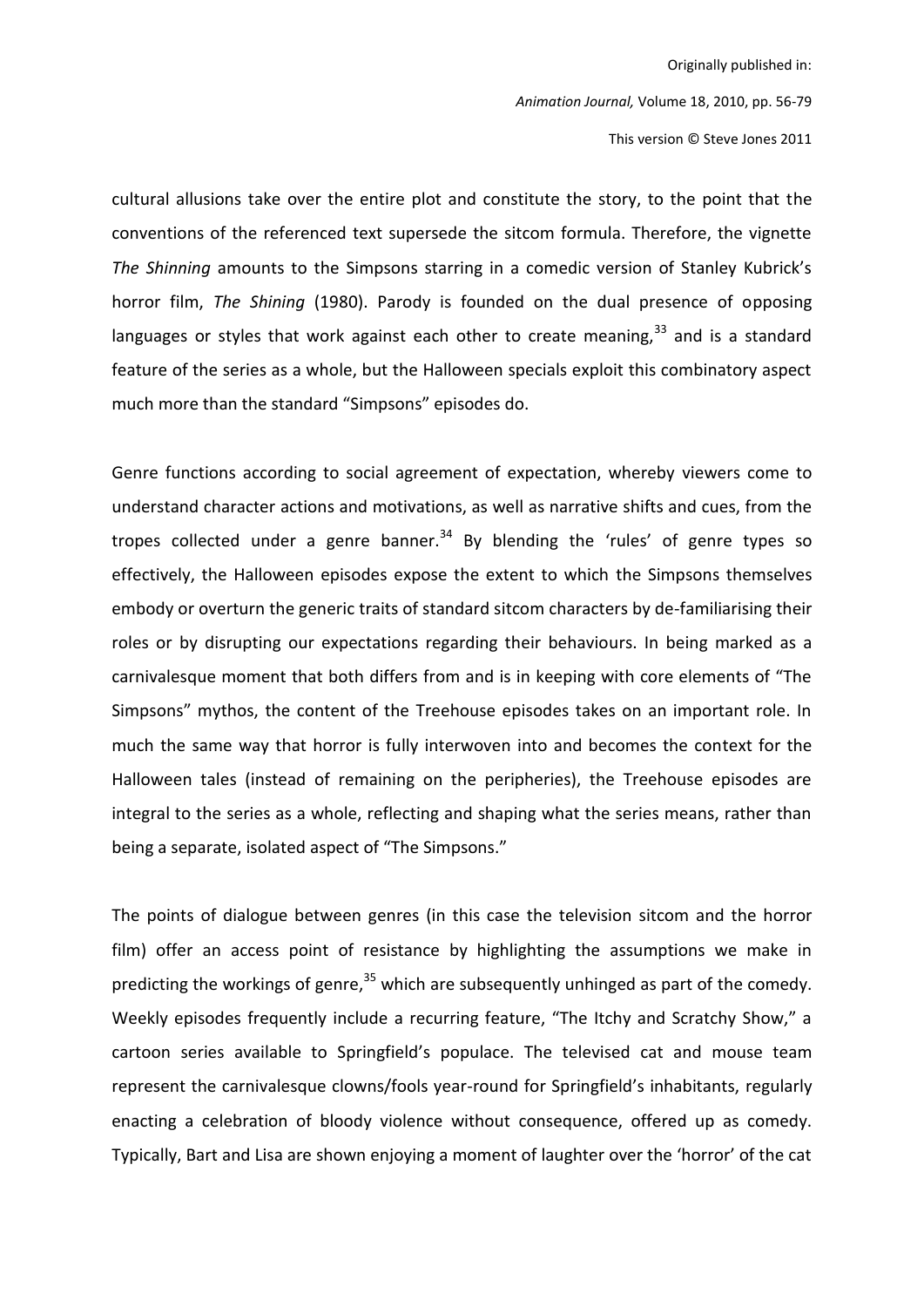Animation Journal, Volume 18, 2010, pp. 56-79

This version © Steve Jones 2011

and mouse cartoon. Their laughter is permitted-despite the apparent mismatch between graphic bloodshed and the reaction of hilarity-because Itchy and Scratchy are made safe and 'knowable' by their presence as fictional and televised; they are contained by the family's television. Yet, for the viewer there is fluidity between the aesthetic on and offscreen in the universe of "The Simpsons" (between the "Itchy and Scratchy" world and the family's world) because both are animated. The carnivalesque elements of "The Itchy and Scratchy Show" thus constantly threaten to erupt from the world of fantasy into the characters' 'reality'. Indeed this is precisely what happens in the Treehouse tale The Terror of Tiny Toon, in which Bart and Lisa enter the televisual sphere, and Itchy and Scratchy subsequently burst out of the screen into the Simpsons' home.

When this occurs, the threat Itchy and Scratchy implicitly pose is made real: they brandish weapons and aim to enact bodily harm on the Simpson family. The Simpson children do not find the characters so amusing when they refuse to stay in their 'proper' onscreen place and the violence threatens to disturb the offscreen space of the children's Springfieldian reality. Bart and Lisa usually decode Itchy and Scratchy's escapades according to the context in which they are presented (television comedy series "The Itchy and Scratchy Show"), but the actions of the cat and mouse are a source of humour for the viewer of "The Simpsons" because they exaggerate a recognizable form ("Tom and Jerry") and also because the violent action depicted is incongruous with the sitcom setting that Bart and Lisa inhabit. The blending of these tropes underscores how "The Simpsons" plays with genre in an explicit, self-reflexive, and challenging manner, asking the viewer to remain aware of the generic status of the show, and to observe how shifts in genre impact on meaning—an aspect of the series that is significantly augmented in the Treehouse episodes. The treatment of Itchy and Scratchy in the Halloween context is no less playful; given the frequency with which characters are killed off in the Treehouse stories, the horror of Itchy and Scratchy's threat in The Terror of Tiny Toon is palpable. However, when they burst through the screen to attack the family, the Simpsons realize that the duo are rendered in accordance with their new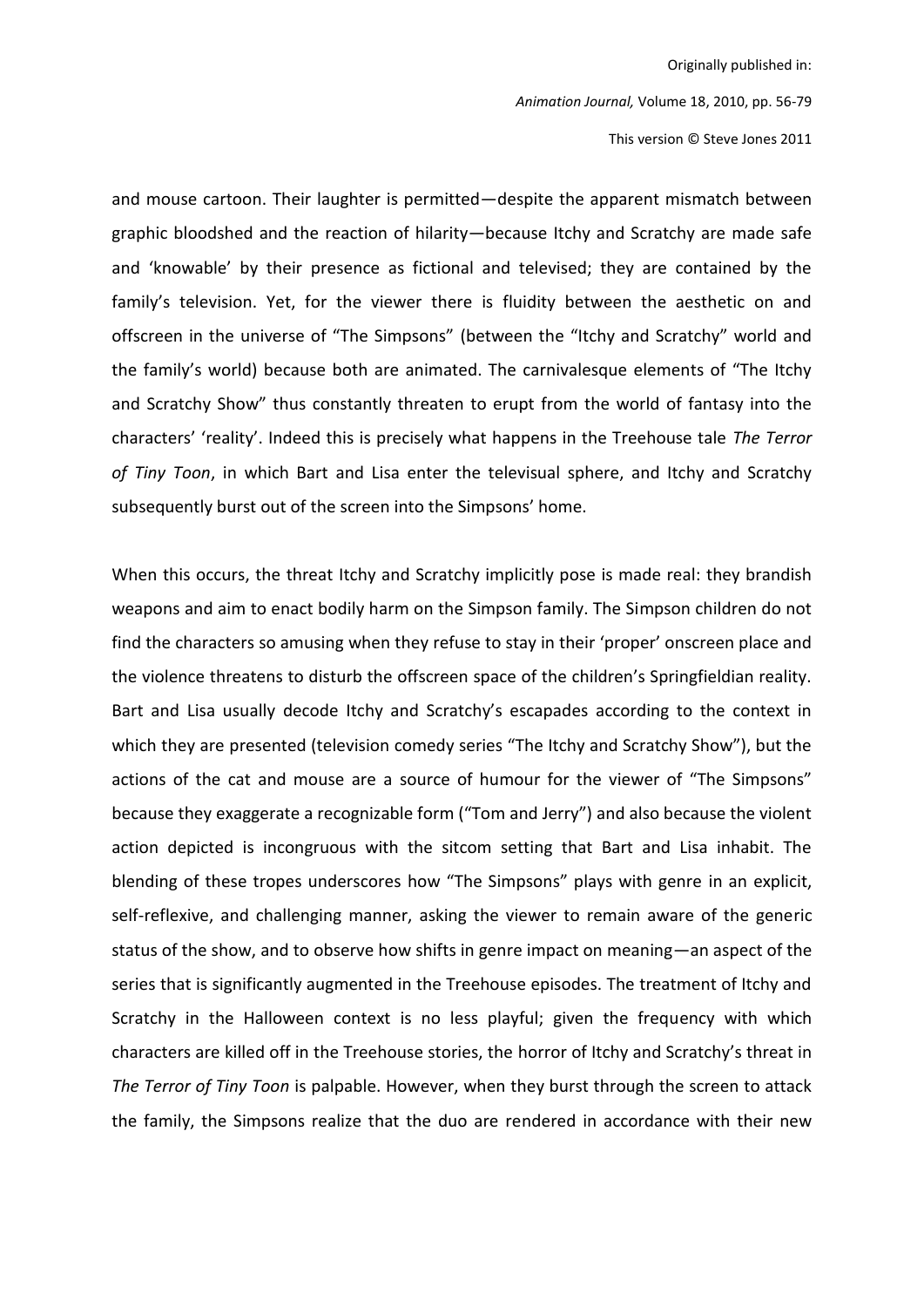environment: they are only cat and mouse size, and the danger they embody is rendered as a source of amusement for Homer, who finds them "cute."

While Itchy and Scratchy's sphere of influence shifts in the amplified Halloween setting, this vignette is primarily a play on generic fluidity. While we might expect the violence Itchy and Scratchy embody in the weekly "Simpsons" episodes to erupt into carnage when they are released into Springfield itself—implied by the horror-comedy context of the Treehouse specials—instead their central character trait (violent bloodshed) is rendered inert. Of course, this ultimately underlines their function elsewhere in the series as harmless clowns. The events of the "Itchy and Scratchy Show" are chaotic, bloody, and disordered in comparison with the daily running of Springfield. When the two worlds collide in The Terror of Tiny Toon, it highlights that both the "Itchy and Scratchy Show" and "The Simpsons" are subject to generic constraints. Violence and cruelty are mostly absent from the series' family-oriented primetime comedy, excepting the events of "The Itchy and Scratchy Show"-in which violence constitutes its characters' existence. Moreover, this Treehouse vignette underscores the continuities as well as the contrasts between routine life in Springfield, and the generically framed carnivalesque universe of the "Itchy and Scratchy Show"; between the weekly episodes of "The Simpsons" and the Treehouse episodes; and between onscreen and offscreen representations of reality (for the Simpsons, and for us as viewers).

## Take that, Washington!<sup>36</sup> Disorder and Disrespect

The Treehouse episodes' ab/uses of genre can be read as disrupting such categories in a carnivalesque resistance to established systems of knowledge. But this celebration of disorder extends much further, taking on various ideological institutions as well. Proponents of authority are targets throughout the weekly series, but in this respect too, the Halloween specials go to extremes. Thus in Nightmare Cafeteria, Principal Skinner and the other school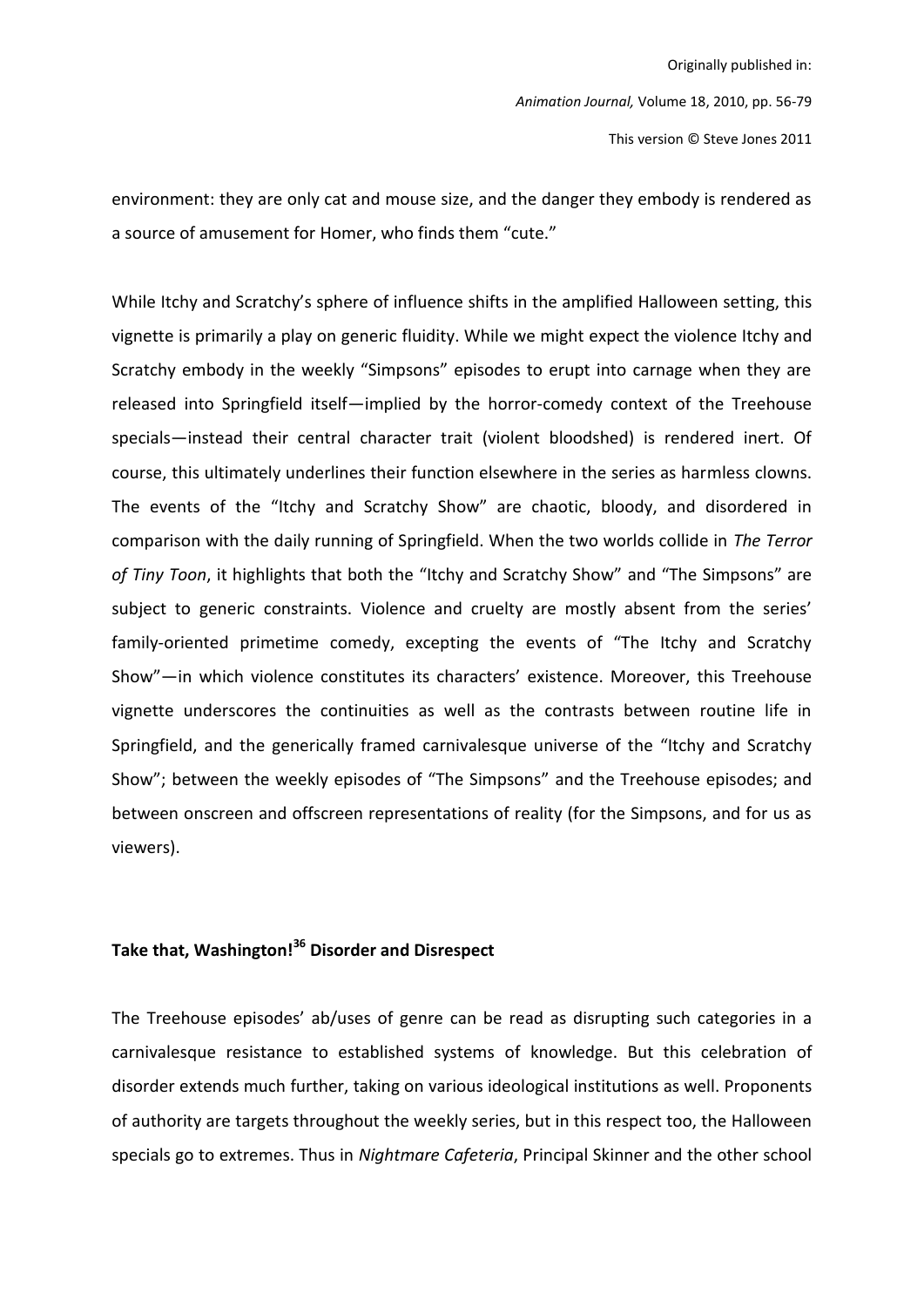Animation Journal, Volume 18, 2010, pp. 56-79

This version © Steve Jones 2011

staff sanction the killing of students to replace the 'Grade F' luncheon meat and solve detention over-crowding. Four Beheadings and a Funeral sees chief of police Chief Wiggum as a Jack the Ripper figure ("the Mutton Chop Murderer") who gives his son Ralphie opium to help him sleep. In Citizen Kang, the electoral process comes under attack, as aliens replace candidates Dole and Clinton, inevitably leading to a totalitarian slave-state ("it makes no difference which one of us you vote for"). Disorder and disrespect for hierarchy are traits that typify the carnivalesque, but most interesting is the context in which those institutions come under attack. Because of the nature of "The Simpsons" as domestic sitcom, those broader critiques are intimately connected to the central institution that motivates the series: the Family.

Both the family and the home that binds them are overturned during the carnivalesque Halloween episodes as part of a wider agenda that questions social order, especially the Family (and the individuals who constitute it) as a 'universal' centre of the community.<sup>37</sup> One of the powers of such inversions is that it permits us to reconsider the apparent naturality of the 'normal' position. If the equilibrium we consider vital for maintenance of the status quo can be so easily overturned, we see that such institutions are superficial, arbitrary, and untenable.<sup>38</sup> Henry observes that "The Simpsons" portrays the Family as a stable institution founded on "mutual respect and deep compassion,"<sup>39</sup> a statement that should be qualified with the caveat that in the carnivalesque space of the Treehouse episodes, such unity comes under attack. In Bart Simpson's Dracula, for instance, Marge is revealed to be the head vampire, and the entire vampirific family turns on Lisa (the only member of the family who remains human). In *The Shinning*, Homer attacks his family with an axe. He also assails Bart with an axe in the conclusion of Fly vs Fly, and the whole family turns on each other in Bad Dream House ("we've never had knife fights before," exclaims Marge).

In other cases, family members are forsaken or replaced with surprising ease. In the precredits opening to "Treehouse XIV" (Keepin' it Kodos),<sup>40</sup> Bart is taken in by the aliens that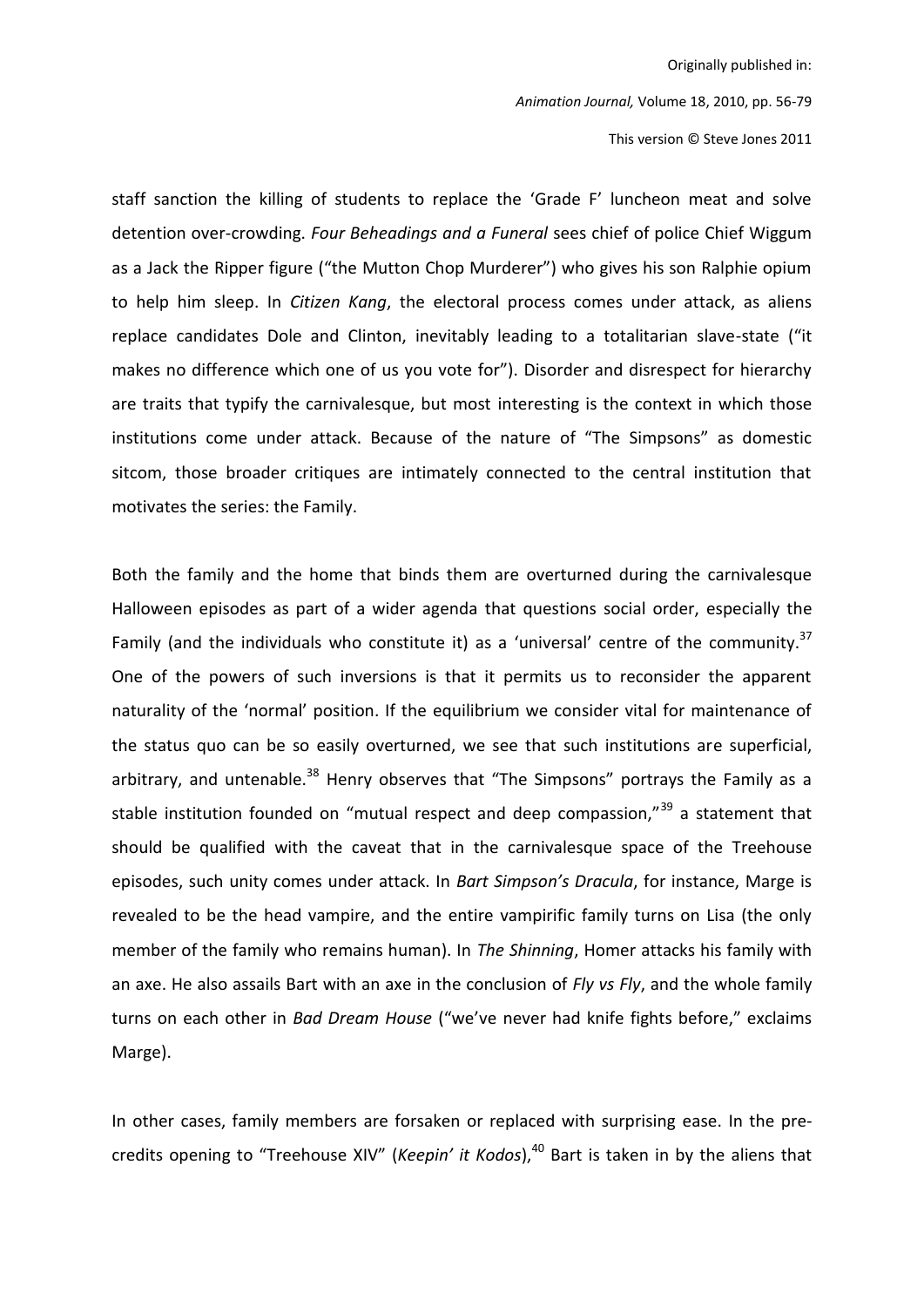Animation Journal, Volume 18, 2010, pp. 56-79

This version © Steve Jones 2011

have eaten his family. When he falls into a "deep, deep coma from which he will never emerge" in Bartificial Intelligence, Bart is replaced by a robot, returning only to be rejected by Homer, who prefers his new android son. A similar theme is explored in The Thing and I where Bart is replaced by Hugo, his supposedly 'evil' secret twin. All three stories hinge on the dispossession of Bart's position as loveable 'underachiever' (as the famous t-shirt slogan boasts),<sup>41</sup> thus realizing the fear that his antics could lead to his expulsion from the family. Comparably, Homer is replaced by one of the clones of his own creation in Send in the Clones, a difference that Marge shrugs off with an "oh well" as the song "Love the One You're With" closes the segment.

It is no surprise then that the home itself-the space that signifies familial stability-is granted sinister agency in the very first Treehouse story (Bad Dream House), and the sentient house tries to murder and replace Homer in House of Whacks. Even in Homega Man, the family only survives nuclear attack because of the amount of lead paint contained in the house. Homer re-joins his family, and together they use their home as a sanctuary from the community of mutants. Here, the everyday environment of their home saves the family members, but under normal circumstances those same surroundings would threaten their health, disrupting the function of the home as place of safety signified via familial unity.

## Why Should I Kill my Family?<sup>42</sup> Individual and Institution

At the core of the series' stable community are the recurring characters who constitute it week to week. Across the Treehouse episodes, the communal aspect of Springfieldian life is likewise emphasized by the motif of townsfolk congregating.<sup>43</sup> However, it should come as no surprise that the Treehouse episodes further their profound attack on the status quo by manipulating the stable roles of these characters, and thus the community they constitute. For example, in the context of these horror-based specials, the good neighbour Flanders-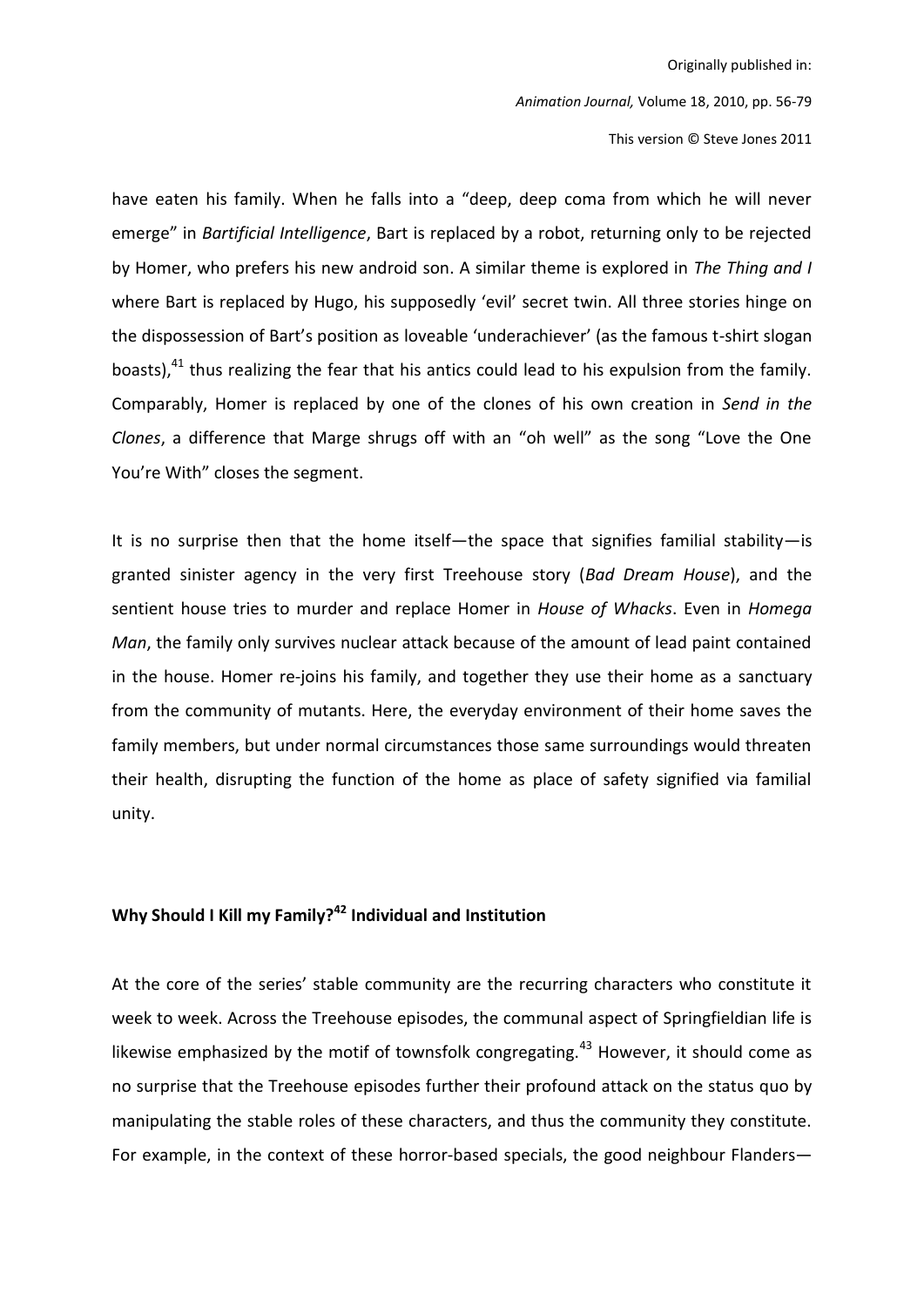Animation Journal, Volume 18, 2010, pp. 56-79 This version © Steve Jones 2011

who usually denotes civil restraint in opposition to Homer's voracity <sup>44</sup> – becomes a zombie and a carnivorous werewolf that consumes Homer.<sup>45</sup> Case studies of two characters-Lisa and Homer-further illustrate how the Treehouse episodes' carnivalesque spaces disrupt the status quo at the level of individual roles.

Within the series, Lisa functions as the most morally staid, intelligent, and aware member of the Simpson family.<sup>46</sup> Being only eight years old, her didactic role clearly undermines the status of the parents (particularly Homer, who is consistently infantile), which is entirely in keeping with the subversion of hierarchy she represents. Yet, the Halloween specials <sup>47</sup> contravene these expectations as much as they rely on them. Lisa's liberal political interventions result in disaster for the community across the Treehouse cycle, as she is responsible for Springfield being taken over by aliens, dolphins, and Billy the Kid's armed zombie gang.<sup>48</sup> The awareness she displays in *Hungry are the Damned*—which would be a saving grace under normal conditions-results in the family's ejection from the idyll of extra-terrestrial Kang's spaceship, Marge declaring Lisa to be "too smart for [her] own good." Even in Hell Toupee, Lisa's explanation of the plot (that Homer's behaviour is being affected by hair transplanted from executed convict Snake) is interrupted by Marge, who again puts the child in her place ("Oh, please Lisa, everybody's already figured that out"). This is striking because it is typically Lisa's function in "The Simpsons" to explain the obvious to her oblivious elders. The inversion in Hell Toupee situates the Simpsons within a 'normal' family dynamic: young children are usually less knowledgeable than their parents. Because this is not the case in the weekly "Simpsons" episodes, their normalcy here becomes jarring. This inversion thus underscores rather than overturns how the "Simpsons" routinely challenges (rather than conforms to) the idealized, or ideologically stable, family dynamic we find in the majority of sitcoms.

Even more revealing is how Homer's role is scrutinized in the Treehouse episodes. His irresponsibility as a father reaches its logical conclusion here, and it is in the shifting of genre between sitcom and horror that the comedy arising from Homer's laziness, stupidity,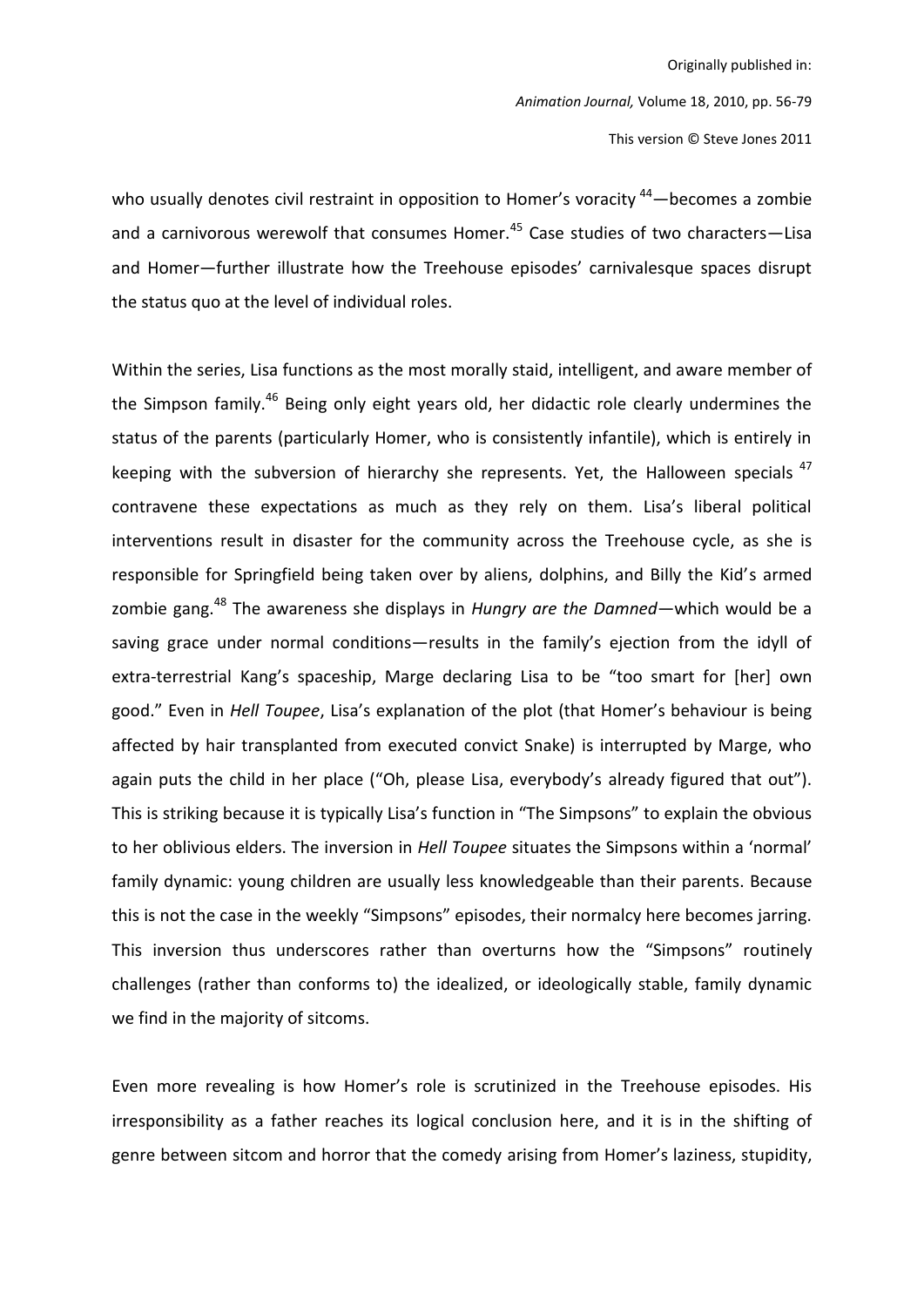This version © Steve Jones 2011

and selfish greed are fully realized. Much of the Treehouse episodes' humour revolves around Homer's adherence to type despite wild changes in circumstance-seventeen of the sixty segments are driven by this motif. Especially worthy of note are episodes Ned Zone, in which Homer's carelessness and unwillingness to believe his do-gooding Christian neighbour Ned Flanders' premonitions cause a nuclear meltdown, and Life's a Glitch, and then You Die in which Homer's failure as the power-plant's "Y2K Compliance Officer" results in the destruction of the Earth. Throughout the entire series, numerous jokes and situations revolve around Homer's ill-placement as Safety Inspector at the Springfield Nuclear Power Plant. In the weekly episode Homer goes to College, for instance, the Nuclear Regulatory Commission demands (quite rightly) that Homer must be qualified in nuclear physics to hold his position, and his subsequent enrolment in a college course further exemplifies his inability to understand the science behind his job. Despite his failure (and his interest only in "party[ing] down"), he retains his job at the power-plant, and the issue does not arise again. Because the sitcom aims to restore balance, even when Homer loses his job at the power plant (in the episode Simpson Tide) or relocates to a new job with the Globex Corporation, Cypress Creek (You Only Move Twice), he returns to his position, threatening to cause Springfield's doom, but never fulfilling that potential. While the plots of these weekly episodes seek to maintain order, the Halloween stories revel in allowing Homer to finally realize that destiny. Indeed, the fulfilment of Ned's prediction that Homer will cause a nuclear meltdown despite all attempts to stop the occurrence (in Ned Zone) lends an air of inevitability to the idea that nuclear disaster might occur in one of the weekly episodes due to Homer's ineptitude.

The joke at the centre of Homer's role as breadwinning father (underscored by his name, 'home'-r) is that he is placed in a position of responsibility for the safety/unity of a nuclear power plant and a 'nuclear' family, managing (barely) to maintain both despite his inadequacy in either position. In reifying the threat posed by Homer's occupation, we are asked to consider what the repercussions could be for his failure as a father or husband. In the weekly episodes of "The Simpsons,"<sup>49</sup> we are often treated to storylines that jeopardize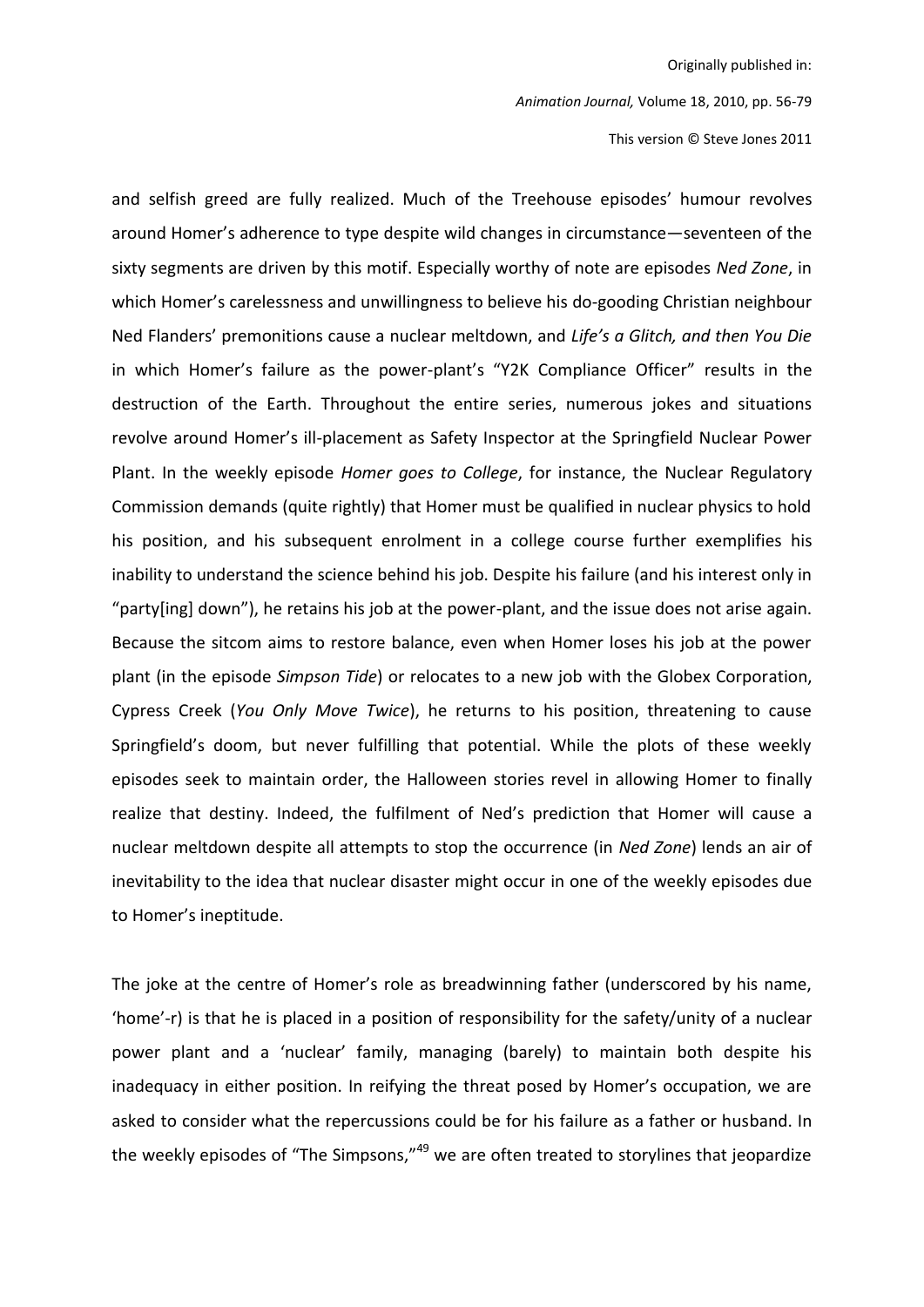this stability, but the sitcom format calls for resolution. In contrast, the Halloween vignettes can portray the separation of the family without reunification, as is the case in Easy Bake Coven, where Marge is revealed to be a witch, forsakes her family, and does not return to them. Indeed, when Homer does destroy his family and the world in Ned Zone, he celebrates, declaring "everything's comin' up Homer."

The significance of these subversions should not be overlooked. We recognize that the Halloween specials are marked as playing according to a different set of rules than the regular weekly episodes, and so acknowledge that some types of events (e.g., the supernatural) occur due to the Halloween context and will not appear in weekly episodes. However, it is worth observing that much of the humour arising within the Halloween specials is founded on the same actions and behaviours found elsewhere in "The Simpsons" canon, creating a dialogue between the two that refuses to close off the Halloween specials as wholly separate from other "Simpsons" episodes. When irritated by Bart's bad behaviour, Homer typically will throttle his son-the comedy arises from our recognition that Homer lacks patience or adequate parenting skills, and defaults to violence as a solution (which is somewhat cathartic, representing a fantasy urge to 'strangle' someone that people experience in moments of extreme frustration). In the context of sitcom satire, we apprehend that Homer is a parody of the patriarchal stereotype that is meant to act as moral centre, presiding over his household with measured control. But in the special Hex and the City, Homer chokes Bart, irrevocably stretching his neck (Marge observes "you strangle him all the time and that never happens"); here, Homer's typical over-reaction has hyperbolized consequence. The canivalesque juncture may offer an extremis depiction, yet the pre-established context of comedy allows us to read the horrors of Homer's failings in a particular Halloween special as humorous, while the same exaggeration also informs our reading of Homer's inabilities elsewhere in the series, amplifying our amusement.

Despite the radically altered situations the Treehouse specials offer us, the central character traits and motifs of "The Simpsons" survive, even when their physical forms change; in King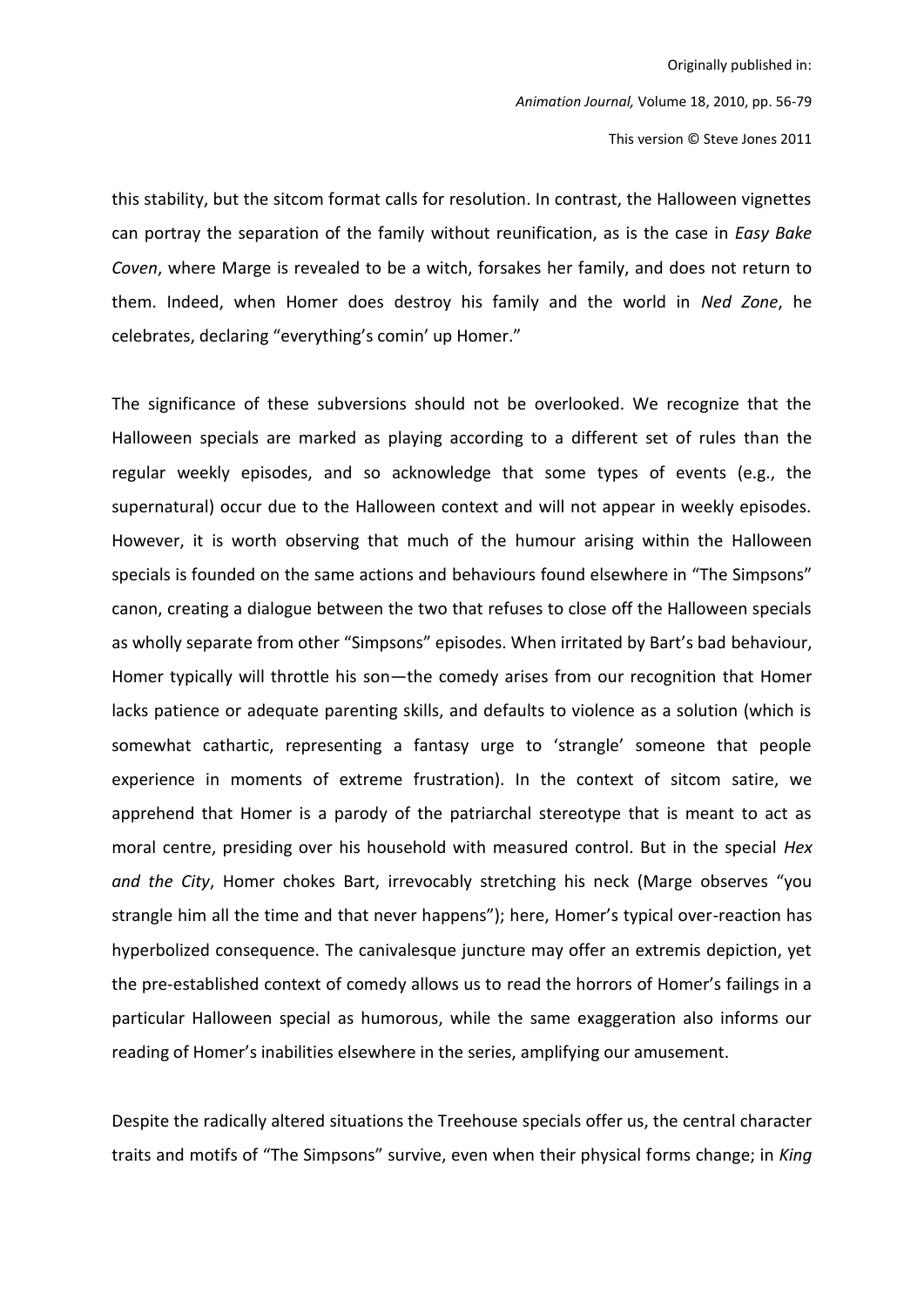This version © Steve Jones 2011

Homer, for instance, Homer becomes a giant gorilla, but is still clearly himself. In fact, if this were not the case and the characters failed to maintain their status as recognizable, "consciously intended stereotypes," they would no longer "function as satirical tools"<sup>50</sup> because they would lose their axis of reference. That is to say, despite the radical shift in context (and to some degree tone) of the Halloween episodes, the persistence of charactertraits established in a sitcom framework allows us to perceive these special episodes as passing satirical comment on what those types mean. The carnivalesque moment works in conjunction with the overarching 'norms' of the series to produce that meaning.

Challenges embodied either by the Halloween specials or the more general "Simpsons" episodes are transitory; they do not significantly alter or amend the (ideological) situation in which the characters are situated, since the series always returns to the stability of the family set-up and Springfield's structural hierarchies are always restored by the start of the next episode. However, our understanding of the characters—what they signify, the limits of their moralities, and the social pressures that restrain them-does change. This is achieved, as outlined above, by inverting our expectations of character (as is the case with Lisa) or by augmenting character traits already present (as with Homer).

The Treehouse episodes thus reveal and riff upon truths and consequences that are present in the series more generally, but which are not usually made explicit, bringing those underlying tensions to the surface and facilitating our understanding of the characters. For example, Homer's incompetency as a nuclear safety officer is funny because it does not result in apocalyptic disaster for the community; the tension between his stupidity and his role of responsibility is one of the series' running jokes. While the Halloween specials are hyperbolic, they often only fulfil a logic set in motion by the characters elsewhere. That Homer should cause nuclear disaster is actually realistic, and to reify this fear in the "safe" space of the Treehouse vignettes means that we are able to laugh at the character's flaws in a different way—one that "The Simpsons" otherwise resists in order to maintain its status quo.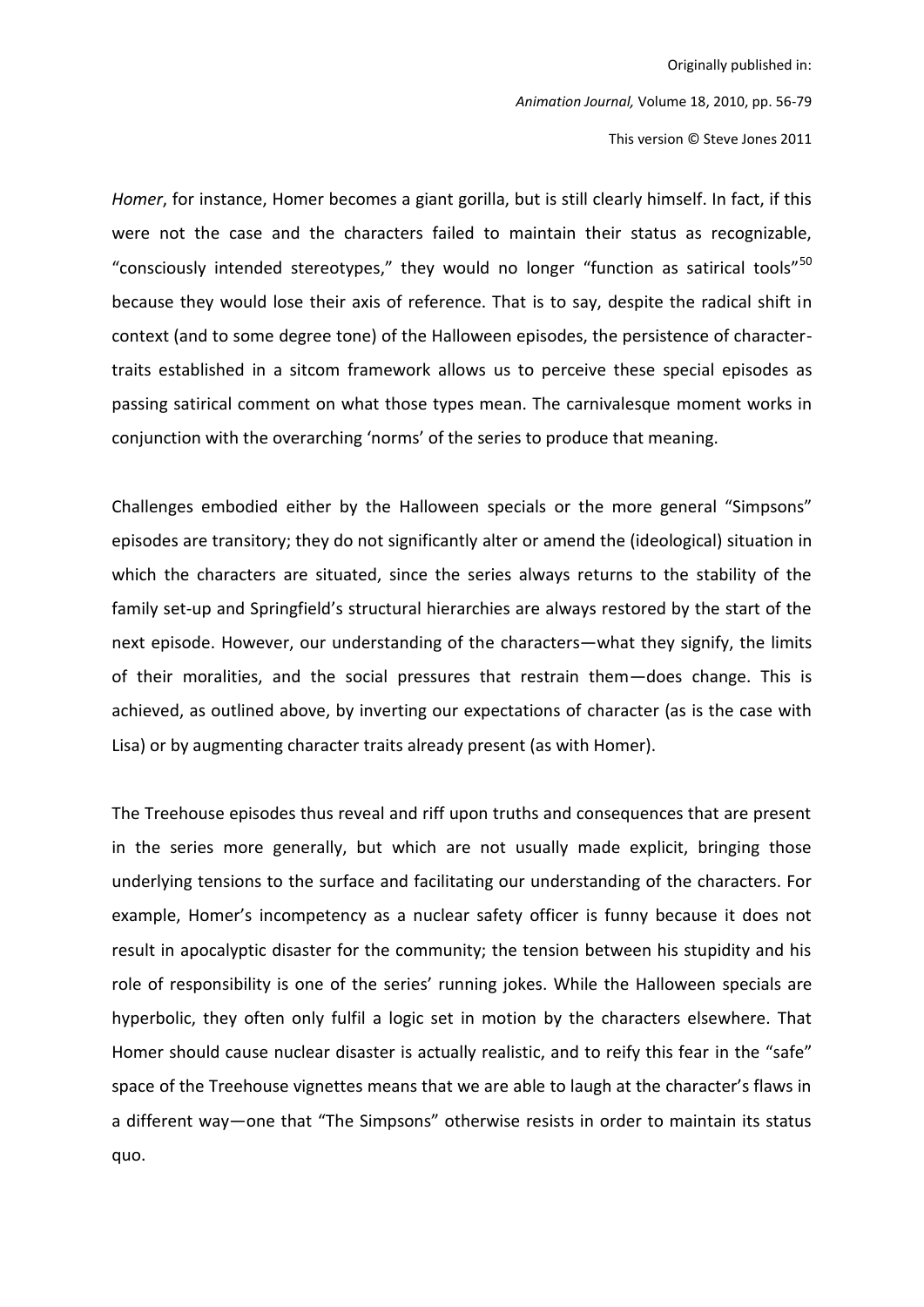This version © Steve Jones 2011

It is this shift for the viewer that is significant, and the repetition of the sitcom's problematizing and renewal-especially in the extreme degree to which the Halloween space offers such representations- is a more potentially powerful move than amending the characters otherwise would be. The inversion of character traits (as with the case of Lisa being treated as a normal child instead of the moral superior) provide instances of fracture that more fully reflect our own social world, providing direct continuity between Springfieldian existence and our own socio-ideological position, despite the unrealistic fantasy situations offered by the Treehouse segments.

## I'd Sell my Soul for a Donut:<sup>51</sup> Grotesque Bodies & Excessive Appetites

In The Day the World Looked Stupid, the populace avoids what it perceives to be an alien attack by congregating in the town square, naked, and behaving like animals ("remove your clothes and wallow in filth"). Here, in Springfield's response to the Orson Welles's "War of the Worlds" broadcast, the order of civility is wholly overturned in a carnivalesque moment par excellence, as they are unable to distinguish between Welles's performance, genuine threat, and the real subsequent invasion. This narrative provides yet another good example of carnivalesque revelry—celebration of the grotesque and indulgence in excessive bodily appetites—that feature prominently in the Treehouse episodes. However, at the same time the episodes explore excesses of bodily appetites, they face constraints due to the 'real nature' of what "The Simpsons" is: a family comedy originating in the United States, airing on primetime television and subject to its broadcast regulations.

When the Treehouse episodes make use of bodily freedoms, they do so to great effect, exaggerating appetites that are marginally present in the rest of the series. In Married to the Blob, Homer's usual greed and obesity (as seen in the regular episode King Size Homer, in which he gains weight in order to claim disability allowance) reach epic proportions. Homer eats everything, including the pet cat and numerous "fat people." By becoming a "4000 ton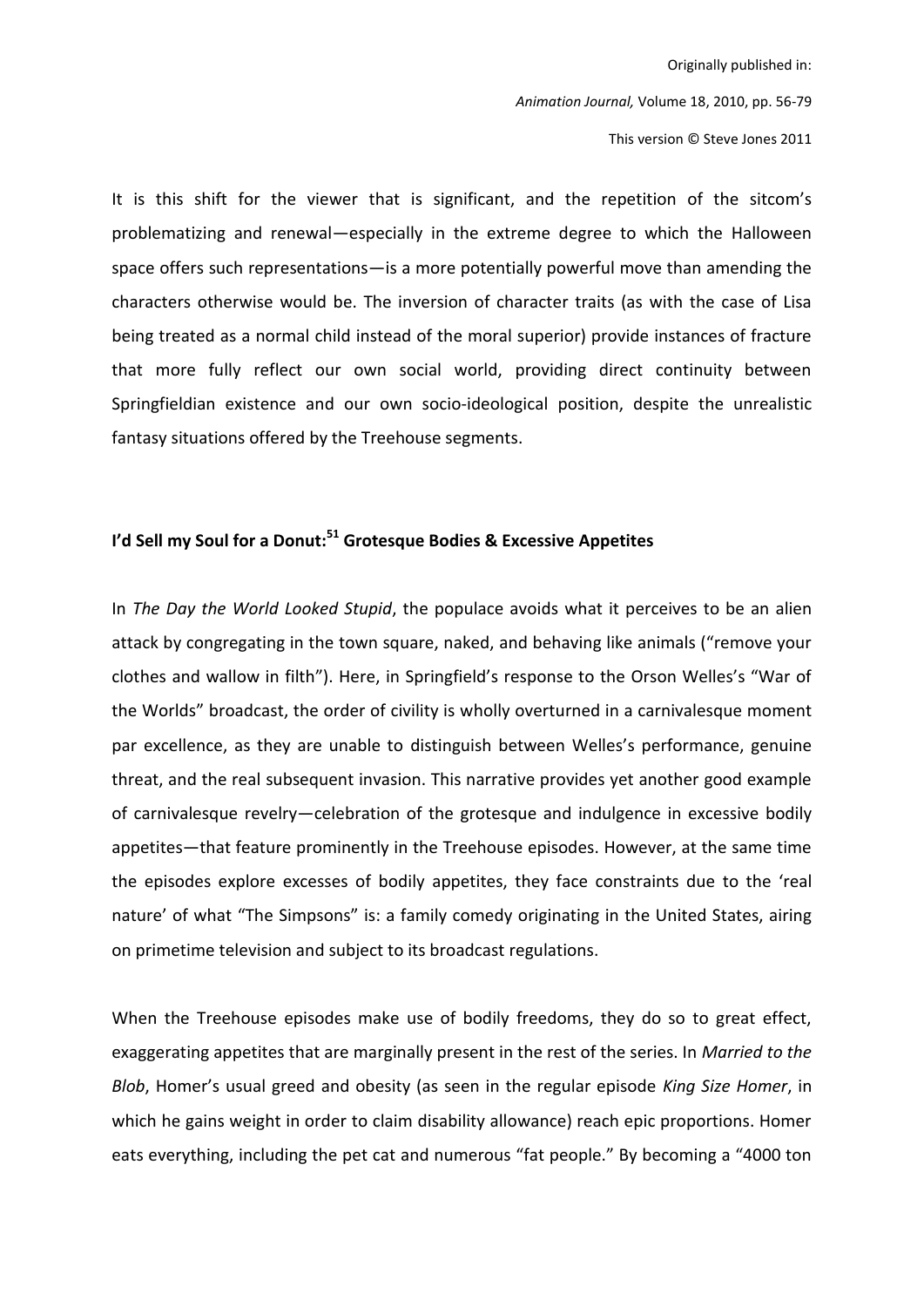This version © Steve Jones 2011

cannibal," he personifies the desires that underlie carnival excess, where "all that is bodily becomes grandiose, exaggerated, immeasurable."<sup>52</sup> Understanding that they cannot curb Homer's appetite, the town employs Homer to eat the homeless. While order may be somewhat restored, there is no attempt to rein in the desires underpinning the carnivalesque-Mayor Quimby's management of the situation involves utilizing those desires instead. In other words, Homer's excursion into the carnival mind-set results in a prospective revision of how the community functions.

Given the institutional and social pressures faced by "The Simpsons" as a mainstream, family-friendly comedy, there are limits to how carnivalesque the depictions can be. Bakhtin envisages relatively grotesque and sexual aspects of corporeality as part of the open and explicit celebration required for a complete carnivalesque subversion of order. On "The Simpsons," while there is some reference to "those parts of the body that are open to the outside world,"<sup>53</sup> the explicit depiction of sex and genitalia is clearly an impossibility, given that the series is made for broadcast on American network television and is therefore subject to regulation. Yet, in typical style, the narratives draw attention to these limitations. In In the Belly of the Boss, for example, Marge questions why her suit is so revealing, and when it is eaten away by white blood cells, she notes how strange it is that they "know just where to stop" so as to not expose 'too much'. Moreover, in Survival of the Fattest, commentator Terry Bradshaw declares it "a disgrace" that the "network will show a dozen gruesome murders" but "will cut to commercial before" Marge and Homer "begin the tender act of love" (the figure of Bradshaw then blocks our view of their tryst). In this respect, while it does not overturn civil order, the vignette draws attention to and questions the motivations of Broadcast Standards and Practices regulations that prohibit such displays, as well as the ideologies underpinning them.

Nonetheless, the specials find many 'acceptable' ways to associate the body with excessoften in respect to Homer. For example, Homer's body is replicated and so becomes a plague in Send in the Clones, and he comes to physically share a body space with Mr. Burns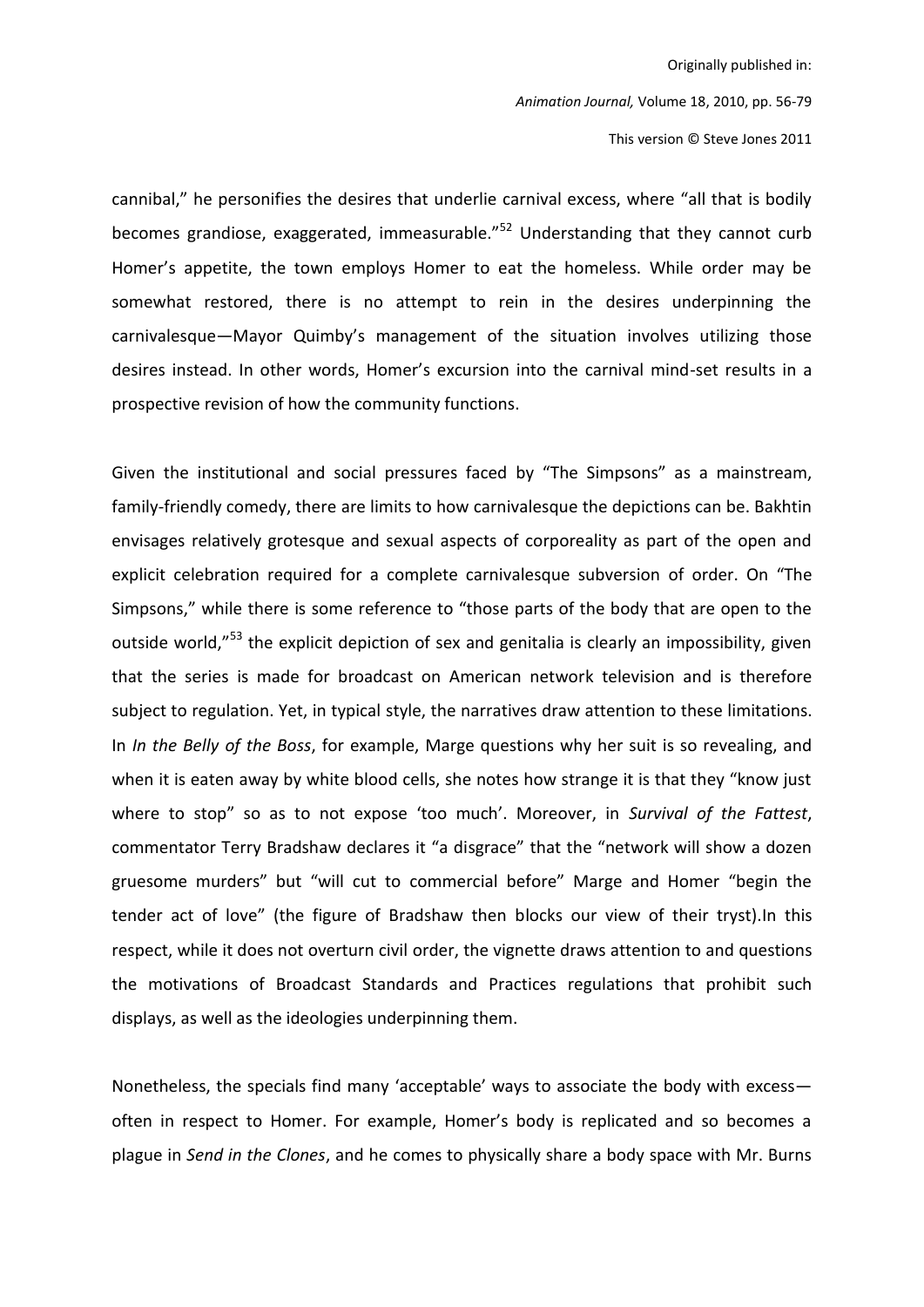Animation Journal, Volume 18, 2010, pp. 56-79

This version © Steve Jones 2011

(Homer's miserly employer) in both *Homer's Nightmare* and *In the Belly of the Boss*. Often the excess is depicted through physical transformation; the horrors of the Treehouse episodes exploit the freedoms offered by animation in transforming the bodies of central characters. In The Devil and Homer Simpson, when Homer sells his soul for a donut, he is sent to Hell, forced to eat "all the donuts in the world" (which he achieves with ease), and is finally given a donut-shaped head. The traits that signify his character thus overcome his standardized physical presence. Elsewhere, the inversions and excesses of carnival in the Treehouse specials are epitomized when the Simpsons close Nightmare Cafeteria with a grotesque song and dance number after their bodies have been turned inside out.

Despite the drastic shifts in character design permitted by animation techniques, characters nonetheless tend to remain in a relatively recognizable state—Homer is still recognizable as a gorilla in King Homer, for instance. In another example, Stop the World, I Want to Goof Off, family members appear as Marvel superheroes the Fantastic Four, yet they still retain a semblance of their former selves. Bart's spiky hair, Homer's stubble, Marge's necklace and haircut all delineate their presence, despite the elongation of Bart's body, the muscular, orange bulk of Homer's stony figure, and Marge's transformation into the flaming Human Torch.

Less obviously, carnivalesque transposition exposes one of the central horrors of the characters' everyday existence. Similar markers are shared by all members of the Springfield community, delimiting them as a homogeneous grouping: "all the citizens of Springfield have the same bug eyes and overbite as the Simpsons, while all the houses look alike."<sup>54</sup> Formal design draws attention to the horrors of the communal (and the ideologies that bind them)-all of the bodies are horrific in "The Simpsons" because they are all noticeably similar, meaning their appearance seems to aesthetically imply an ordered status quo. Both the exploration of bodily grotesque in the Halloween specials and their everyday manifestation in weekly episodes reflect the realities of the Springfieldian body is in its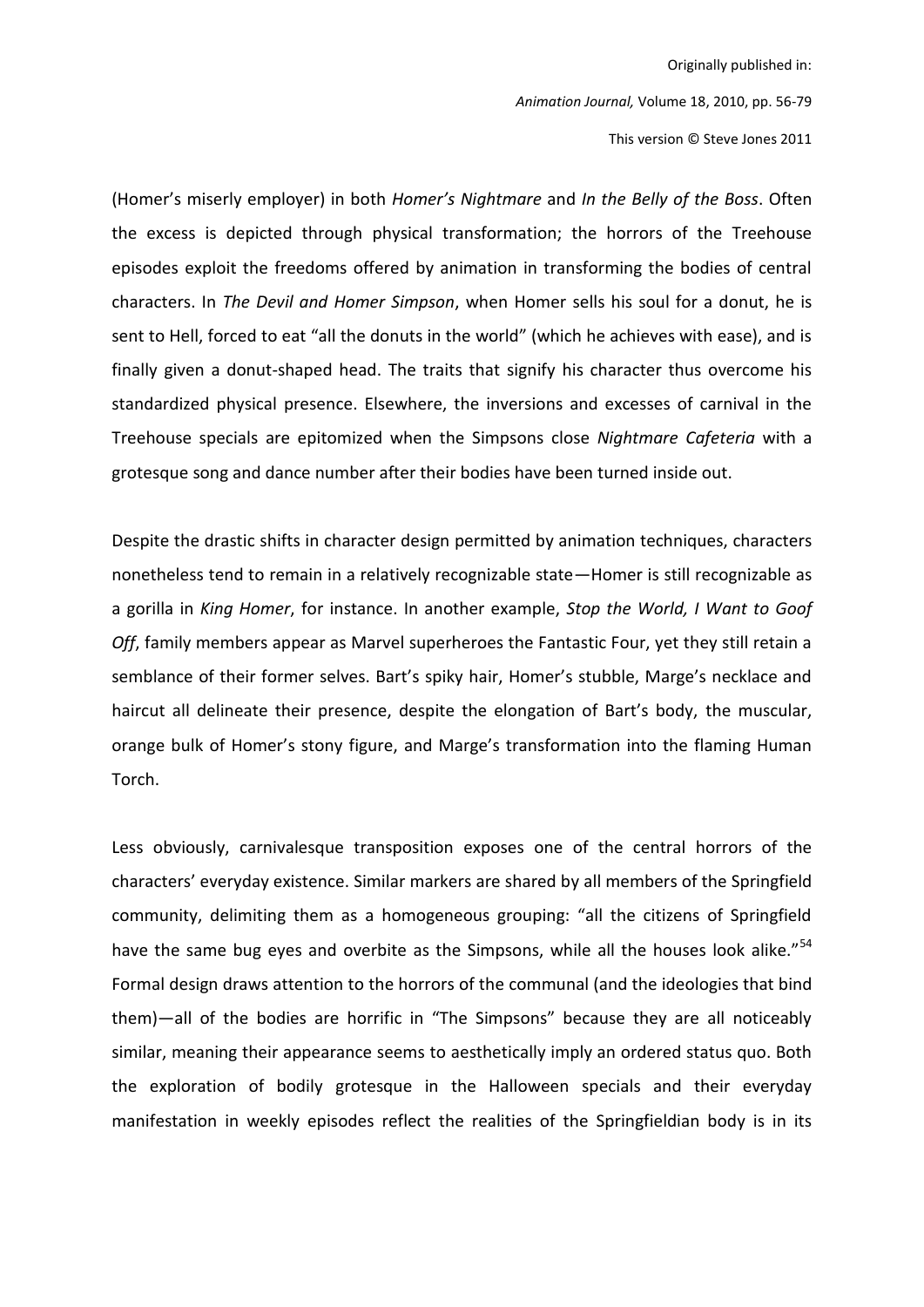mundane form, particularly in terms of negating individuality: that is, assigning the characters facial features that emphasize their continuity as a social group.

Moreover, aesthetic style is used to impose radical shifts in the resistant space of the Treehouse shows. Such alterations are employed in The Day the World Looked Stupid's sepia toned 1938 setting, the Hitchcockian black and white *Dial 'M' for Murder*, and the aesthetic of It's the Grand Pumpkin, Milhouse, which is rendered to match the "Peanuts" theme of the vignette. Particularly worthy of note is the story Homer<sup>3</sup>, which leaves Homer disgusted at how "bulgy" his body is especially how his "stomach sticks way out in front"-when he enters a three-dimensional, computer generated space. This radical disruption of form is perhaps one of the Treehouse specials' most direct attacks on the normalcy of "The Simpsons," undermining the aesthetic and physical foundations on which the series establishes its social relations. The revolution of carnival is so thorough that it disturbs even physical laws and environmental space.

Even more remarkable is the shift that occurs when the computer generated Homer of Homer $^3$  is brought into the live-action world (though he remains animated). This collapse between animation and live-action bridges the gap between the universe of the animated comedy and the real world it draws upon and parodies. This is especially pertinent as it brings Homer into contact with our dimensionality, exposing how strange our world and physical expectations of being are.<sup>55</sup>

#### **Conclusion: Limits of the Carnivalesque**

Bakhtin has asserted that the carnival "belongs to the borderline between art and life. In reality, it is life itself, but shaped according to certain patterns of play."<sup>56</sup> These playful elements are no clearer than in the Treehouse specials, which exploit the freedoms offered by animation to overturn our expectations of format, narrative resolution, and depictions of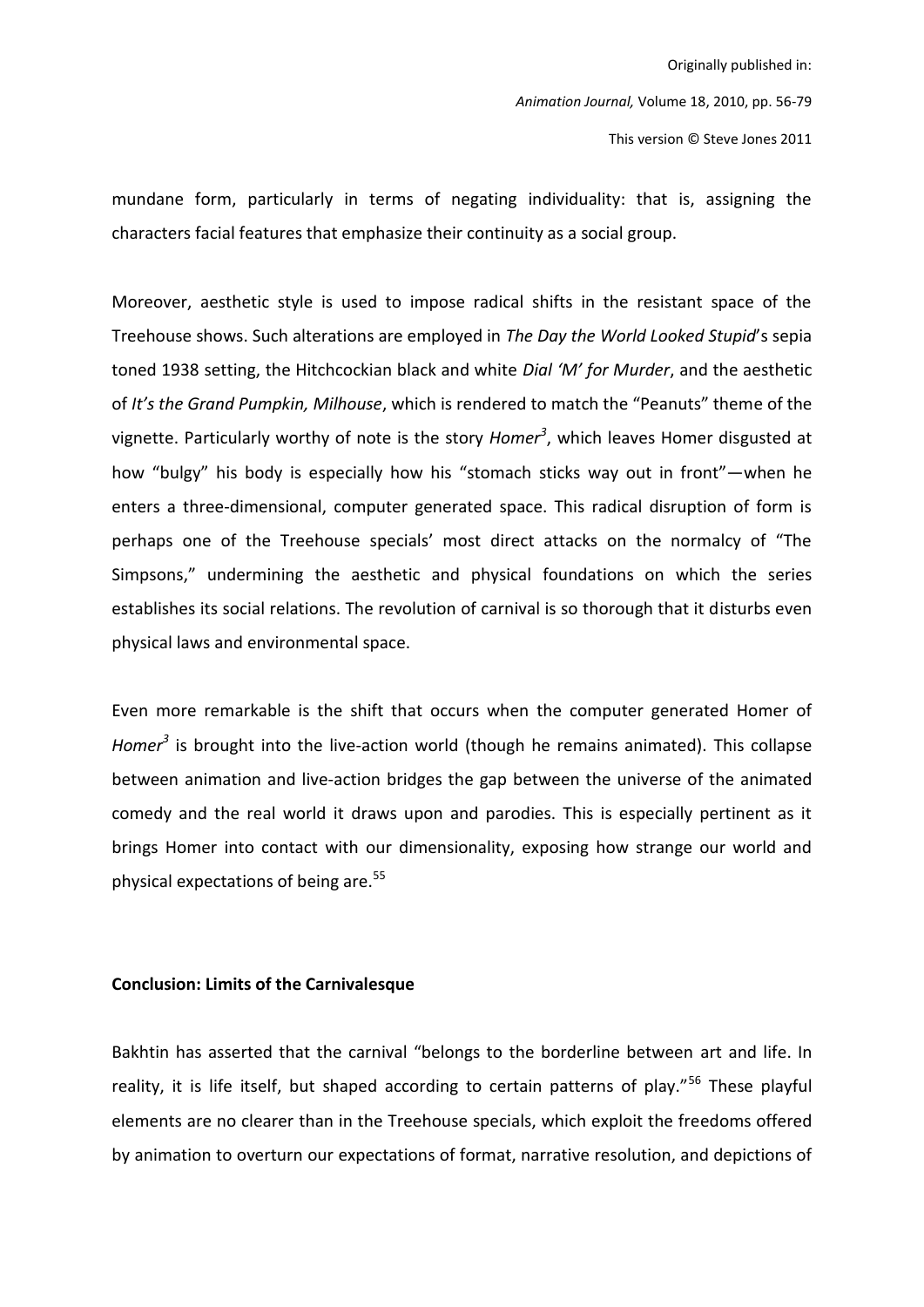Animation Journal, Volume 18, 2010, pp. 56-79

This version © Steve Jones 2011

the characters' bodies, while retaining a recognizable relation to our live-action world. The Halloween episodes are transient breaks in the normative running of the series,<sup>57</sup> but while they reflect the subversive stance of the carnivalesque, they do not upset the overarching narrative of the series, and can be deployed without challenging the uber-text of the Simpson family life. However, the persistence of these episodes and the dialogue formed between these and the 'normal' weekly episodes of the show asks us to treat the Treehouse special not as an entirely separate entity, but an integral part of what "The Simpsons" is and means.<sup>58</sup> The persistence of the Halloween episodes in playing out a pessimistic logic to its extreme-not only literally killing off members of the community who are usually framed as unifying elements, but also offering those disruptions as instances of jovial pleasure-allows "The Simpsons" to more saliently debunk instances of familial cohesion that it ultimately relies on in order to maintain itself. There would be no "The Simpsons," of course, without the Simpsons. While the carnival space we find in the Treehouse specials offers "an escape from the usual official way of life,"<sup>59</sup> it does so with the proviso that it is not a full or permanent break. In the case of "The Simpsons" Halloween specials, the playful retention of character tropes despite the altered situation is potentially the crux of the show's political power.

As a regular feature of "The Simpsons" context, the Treehouse episode becomes a locus of dissent and unpredictability that, because of its playful nature, implicitly asks us to distance ourselves from the instances of predictable sitcom resolution we find elsewhere in the series. The Treehouse episodes' focus on death, for example, should be read as more than just a symptom of the Halloween theme; in the carnival, as Bakhtin envisages it, "degradation...is not only a destructive, negative aspect, but also a regenerating one."<sup>60</sup> Change is a subject of morbid celebration rather than mourning here, as part of breaking free from the restrictions of the sitcom's resolutionism. The violence and destruction of the familiar (characters, home, family, form) without narrative resolution provides a space in which the events are exposed as having ideologically regenerative potential. Such deconstruction does not aim to wholly overturn ideologies so much as expose and elucidate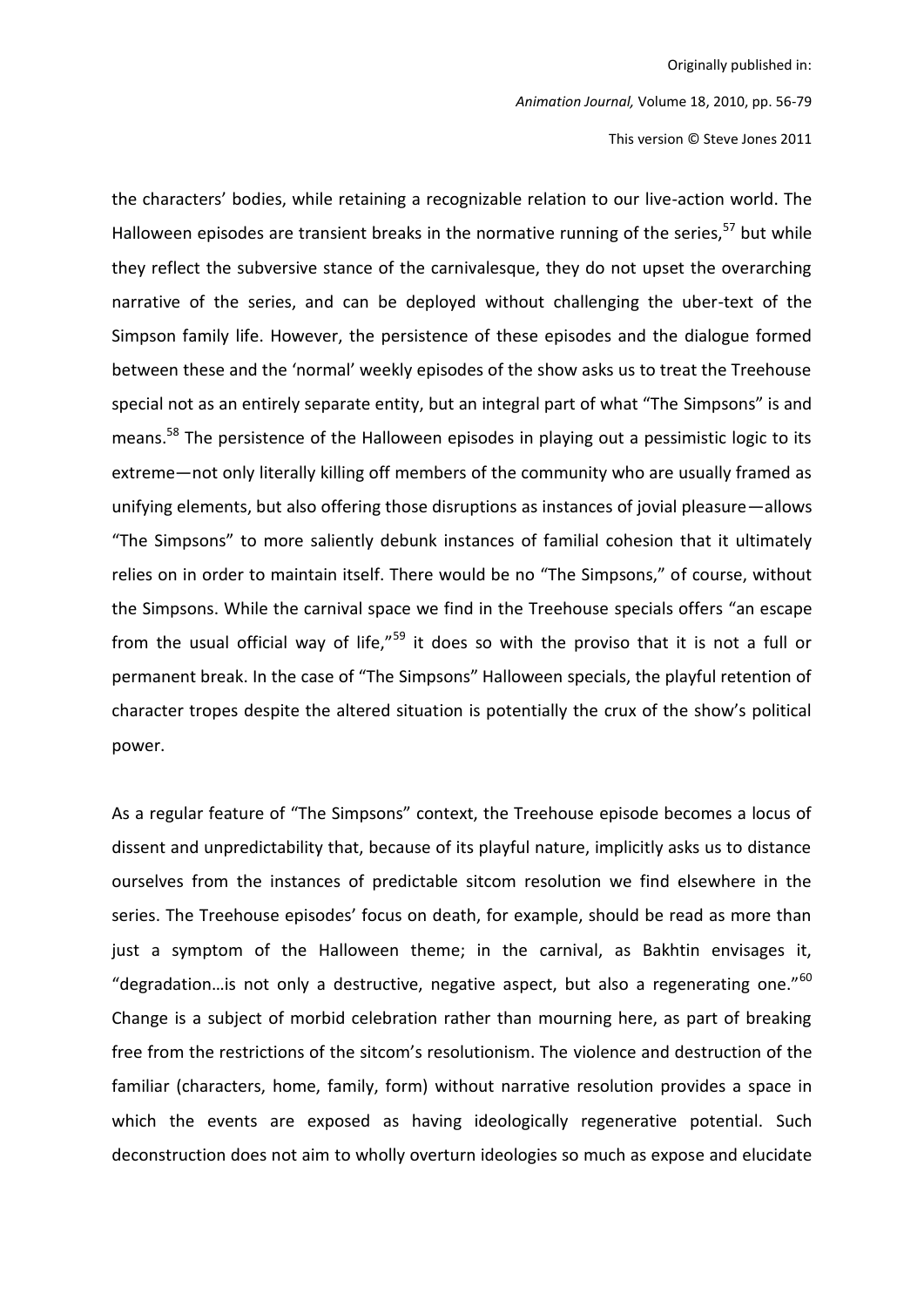Animation Journal, Volume 18, 2010, pp. 56-79

This version © Steve Jones 2011

their workings. The Treehouse specials' playful carnival establishes a distance between "The Simpsons" and the sitcom genre conventions that it otherwise adheres to, or even the conception of family values more broadly supported in wider culture. "The Simpsons" may re-establish order in its routine episodes, but the audience's understanding of how the series is situated in relation to ideology is re-generated by these Treehouse tales. That order is also threatened by the carnivalesque eruptions of the special episodes' annual recurrence.

The show's ability to flaunt the disruptive dangers it offers is testament to its apparent status as harmless. In the specials I, II, III and IV, Marge and Homer even warn the viewer of the program's threatening potential,<sup>61</sup> and "Treehouse VIII" opens with a Fox censor complaining about the prospective content. With a return to equilibrium in weekly episodes, the series appears to support the prevailing ideologies of the television sitcom, albeit with a satirical take. This works in its favour, because as Jonathan Gray contends, "Fool-like, 'The Simpsons' can be seen as harmless, and hence gain access to a wider audience than would more overtly 'threatening' shows."<sup>62</sup>

The paradigm of carnival can be usefully applied to future study in the field of animation, especially in the generally under-theorized realm of televised animation. While my analysis here has been limited to a discussion of "The Simpsons" within the primetime sitcom framework, many of the show's contemporary counterparts certainly are carnivalesque in nature. Series such as "South Park," "Robot Chicken," and "Family Guy" have benefitted from the great success of "The Simpsons," which opened the doors for more 'extreme' carnivalesque sensibilities, pushing the envelope of social acceptability in terms of language, sexuality, violence, and drug use, among other subjects.

Another significant but under-theorized area of animation studies concerns narrative form-the aesthetics of content delivery. In "The Simpsons," the Treehouse specials represent intensively carnivalesque moments, breaking rules of narrative in a series that is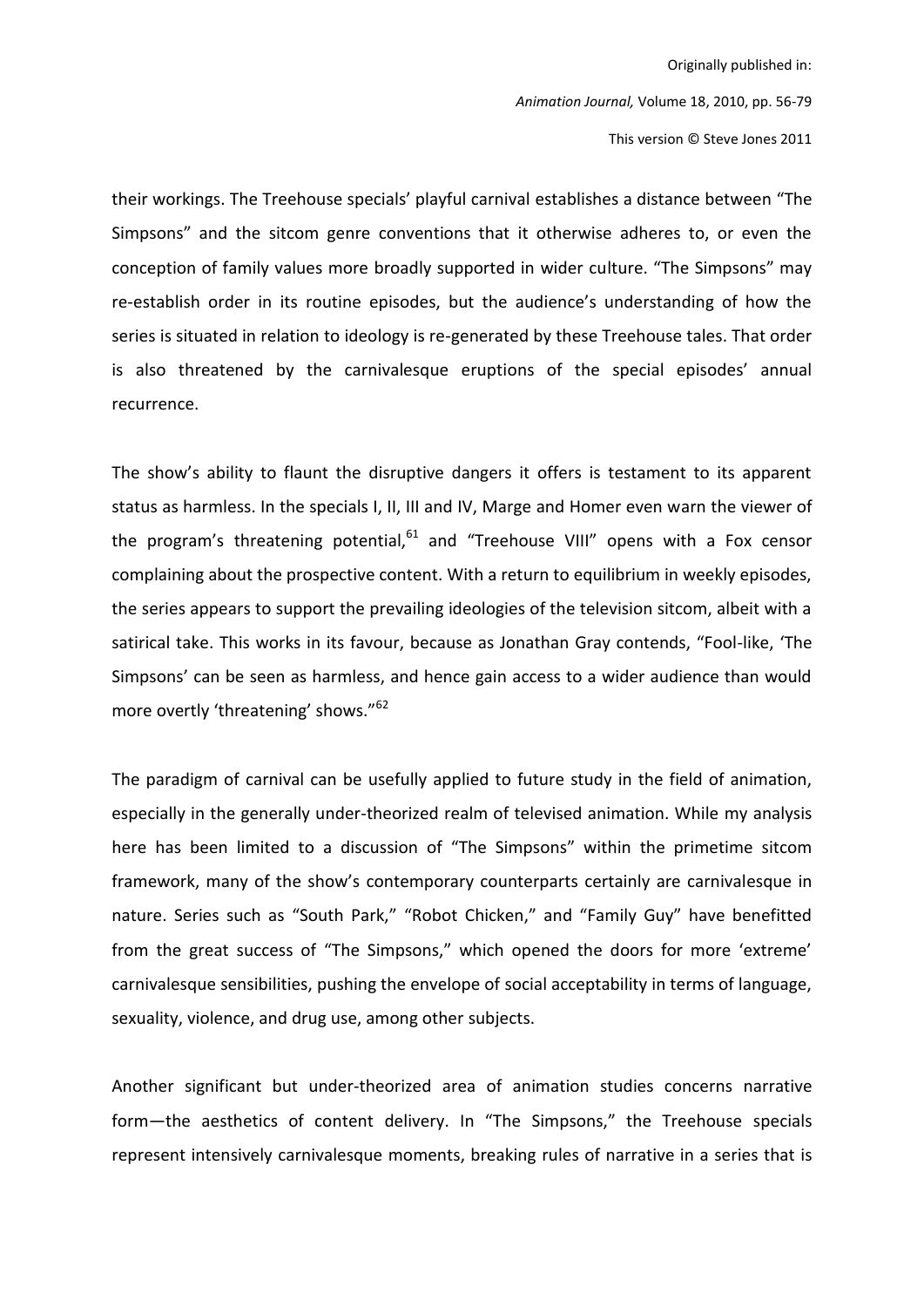Animation Journal, Volume 18, 2010, pp. 56-79

This version © Steve Jones 2011

otherwise relatively conventional (in respect to narrative design). Adult Swim's "Robot Chicken" utilizes a 'sketch' format of unrelated, short sequences and jokes based on bizarre situations and parodies of popular film and television (especially from the 1980s).<sup>63</sup> Its rapidfire fragmented format entirely eschews the narrative limitations that mean each weekly "Simpsons" episode must end in family unity with a return to the status quo. In that sense, each sketch in "Robot Chicken" becomes a carnivalesque moment, which uses the freedom of animation to depict events that are not contingent on recognizable routine social situations as such. "Family Guy" combines elements of both approaches, blending the overarching narrative structure of the sitcom with irrational elements such as the inclusion of Death as a recurring character, or the inexplicable presence and vanishing of a giant squid at the family dinner table.<sup>64</sup> One of the primary sources of humour in "Family Guy" is the cutaway sequence, whereby the narrative action is stalled to present a flashback or other divergent cut to happenings unrelated to the plot.<sup>65</sup> These cutaways become central carnivalesque moments within each episode of the series, meaning the whole becomes disruptive, continually resisting the sitcom normalcy that underpins the episode structure.

The two series used as examples, "Robot Chicken" and "Family Guy," are quite different in context from "The Simpsons," in that they are not primetime (they are adult oriented, scheduled in late-night slots) and they are shown on cable, rather than a broadcast network. As a result, they are granted more freedom. "Family Guy", for example, depicts excessive indulgence in alcohol and drug use,  $66$  'improper' bodily functions,  $67$  and narrative arcs that are dependent on candid discussion of sex and genitalia.<sup>68</sup>

The carnivalesque is a celebration of the marginal, raising the undervalued to the forefront in order to scrutinize hierarchies or classifications, as well as the values that are utilized in the act of categorization. This sensibility makes it well-suited for studying the liminal-be it aspects of a popular series that do not 'fit' (such as the Treehouse episodes of "The Simpsons"), shows that are marginalized from primetime network broadcast, themes that are deemed socially 'unacceptable', or forms that are undervalued (such as animation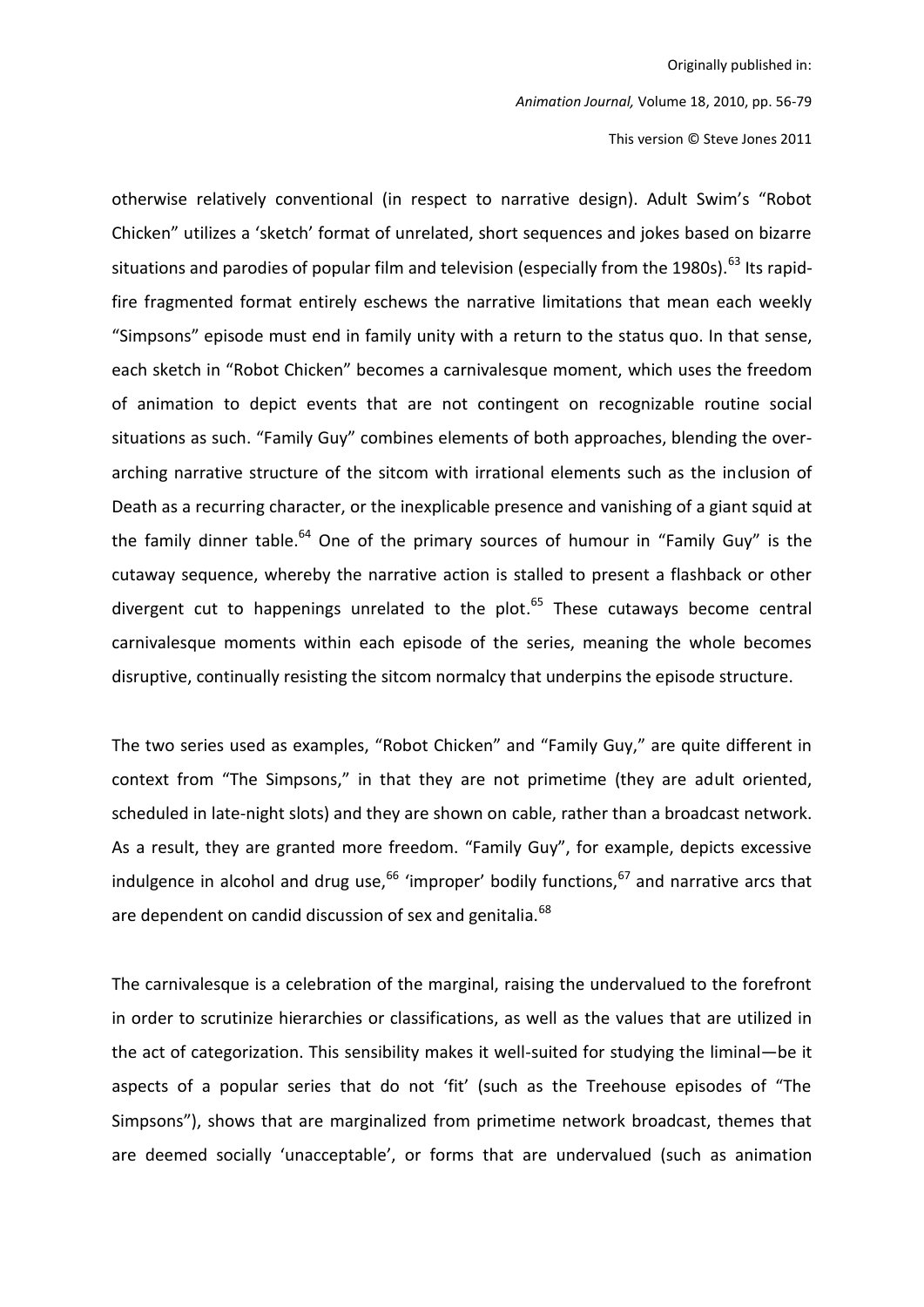Animation Journal, Volume 18, 2010, pp. 56-79

This version © Steve Jones 2011

itself). Since the advent and popularity of "The Simpsons," animation has become increasingly popular as a mode, particularly in the field of adult comedy. These expressions frequently court controversy (as is the case with "South Park" and "Family Guy," for example), arguably relishing the marginal status that allows them to more freely critique social mores. The carnivalesque permits us to explore the political aspects of such series in a powerful way, but one that remains attuned to the grotesque playfulness on which the comedy is frequently founded.

Many thanks to Maureen Furniss for her advice during the construction of this article, and to Andy Medhurst who inspired my interest in the carnivalesque in the first instance.

<sup>1</sup> The majority of academic responses to "The Simpsons" center on particular aspects of the sereis. For its uses of intertextuality, parody, and satire, see Jonathan Gray, Watching with The Simpsons: Television, Parody, and Intertextuality (London: Routledge, 2006) and Terrance Lindvall and Matthew Melton, "Towards a Post-Modern Animated Discourse: Bakhtin, Intertextuality and the Cartoon Carnival," Animation Journal 3:1 (Fall 1994): 44-63. For its role as a primetime animated phenomenon, see Carol A. Stabile and Mark Harrison, ed., Prime Time Animation: Television Animation and American Culture (London: Routledge, 2003); Megan Mullen, "The Simpsons and Hanna-Barbera's Animation Legacy," in Leaving Springfield: The Simpsons and the Possibility of Oppositional Culture, ed. John Alberti (Detroit: Wayne State UP, 2004), 63-84; and John Ortved, Simpsons Confidential (London: Ebury, 2009). For the politics of representation based on the show's relationship with ideologies of the 'everyday', see Simone Knox, "Reading the Ungraspable Double-Codedness of The Simpsons," Journal of Popular Film and Television 34:2 (2006): 72-81; and John Alberti, Leaving Springfield: The Simpsons and the Possibility of Oppositional Culture (Detroit: Wayne State UP). Little attention has been paid to the Treehouse specials, and the ways in which they deviate from Springfield's routine happenings.

<sup>2</sup> While they are titled onscreen as "Simpsons Halloween Special" until part XIII (when the Treehouse moniker takes over), and only the first of the specials makes use of the Treehouse locale, I follow the convention employed by all episode guides I have found (including http://sky1.sky.com/the-simpsons-episode-guides [Accessed 01/12/2009]) that refer to all the episodes under the title "Treehouse of Horror."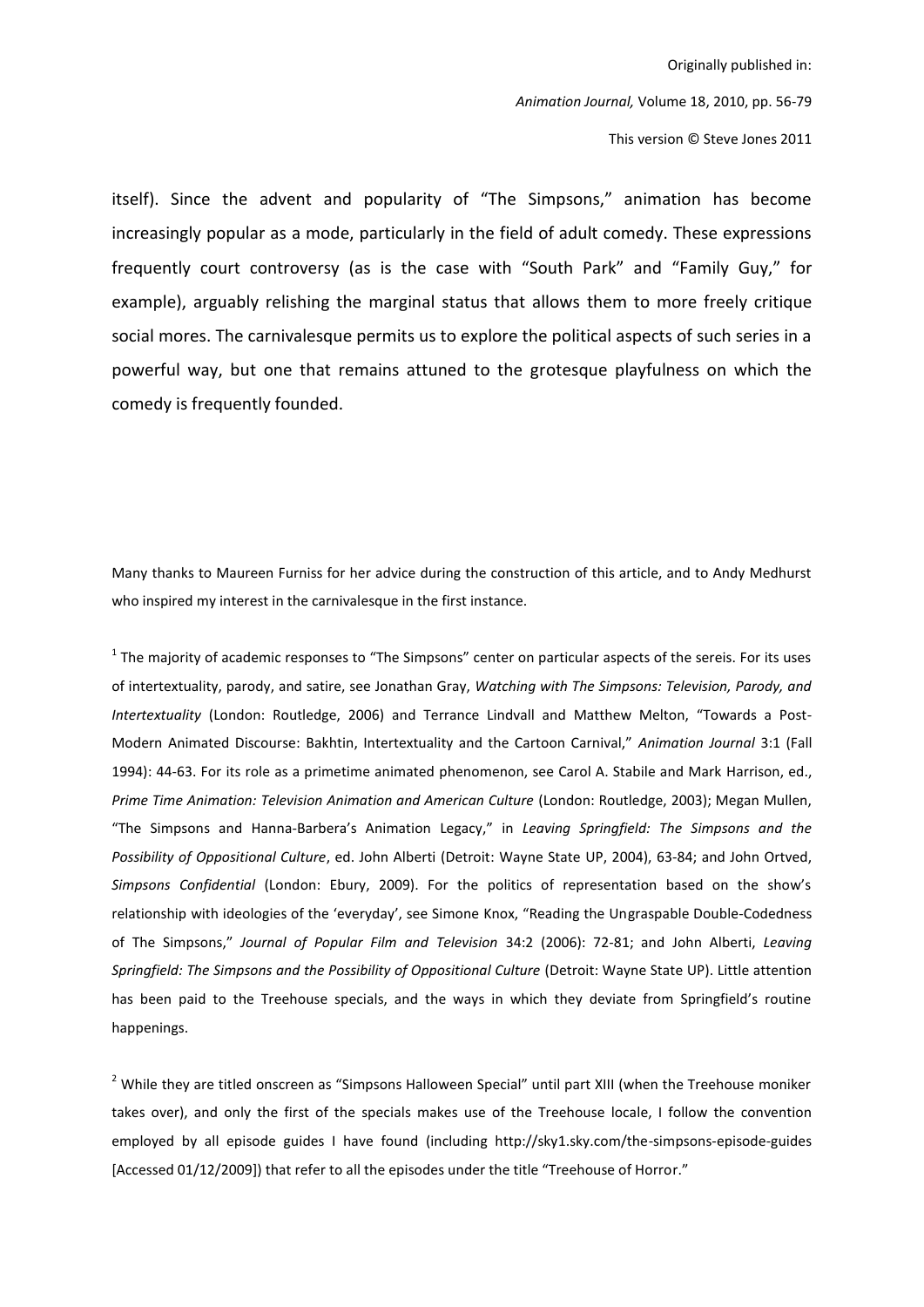This version © Steve Jones 2011

<sup>3</sup> Like weekly episodes, the Halloween specials also typically contain brief pre-credits action presenting a gag of some sort.

<sup>4</sup> See Hamamoto, Darrell, Nervous Laughter: Television Situation Comedy and Liberal Democratic Ideology (London: Praeger, 1991), 2. The comedy of a sitcom format is founded on a stable environment and group of central characters (Antonio Savorelli, Beyond Sitcom [Jefferson: McFarland, 2010], 21) and it is "center[ed] around relationships in the family, workplace and [an established] community" (Joanne Morreale, ed., Critiquing the Sitcom: A Reader. [Syracuse: Syracuse UP, 2003]: xi), thereby exploring the characters' relationships with 'dominant social codes' (David Pierson, "American Situation Comedies and the Modern Comedy of Manners," in Mary M. Dalton and Laura R. Linder, ed., The Sitcom Reader: America Viewed and Skewed [Albany: SUNY, 2005], 35-46, 36).

 $5$  Savorelli, 24-30.

 $<sup>6</sup>$  Jason Mittell. Genre and Television: From Cop Shows to Cartoons in American Culture (London: Routledge.</sup> 2005), 181-82.

7 Other sitcoms also have offered political comment or highlighted their own conventionality. According to Darrell Hamamoto, the sitcom has consistently "remarked upon almost every major development of postwar American history...offer[ing] oppositional ideas, depict[ing] oppression and struggle, and reflect[ing] a critical consciousness," despite the confines of the commercial systems that facilitate and situate the genre (Hamamoto, 2). Yet, it was not until the mid-1980s and early 1990s that viewers' familiarity with the format gave way to "challenges to the prevailing values and social norms" and satire as part of primetime viewing (Michael V. Tueth, "Back to the Drawing Board: The Family in Animated Television Comedy," in Stabile and Harrison, 133-46, 133, 138; see also Mullen, 2004: 63). These challenges were felt most saliently in the success of animated sitcoms including "South Park" and "King of the Hill," both of which followed "The Simpsons." The animated form itself allowed greater freedoms to explore the questioning of social structures already occurring in live-action sitcoms.

<sup>8</sup> Mikhail Bakhtin, Rabelais and His World, trans. Hélène Iswolsky (1968). Bloomington: Midland Indiana UP, 1984), 11-12.

 $9$  Tueth, 141. Lindvall and Melton similarly propose that the animated comedy is a carnivalesque mode.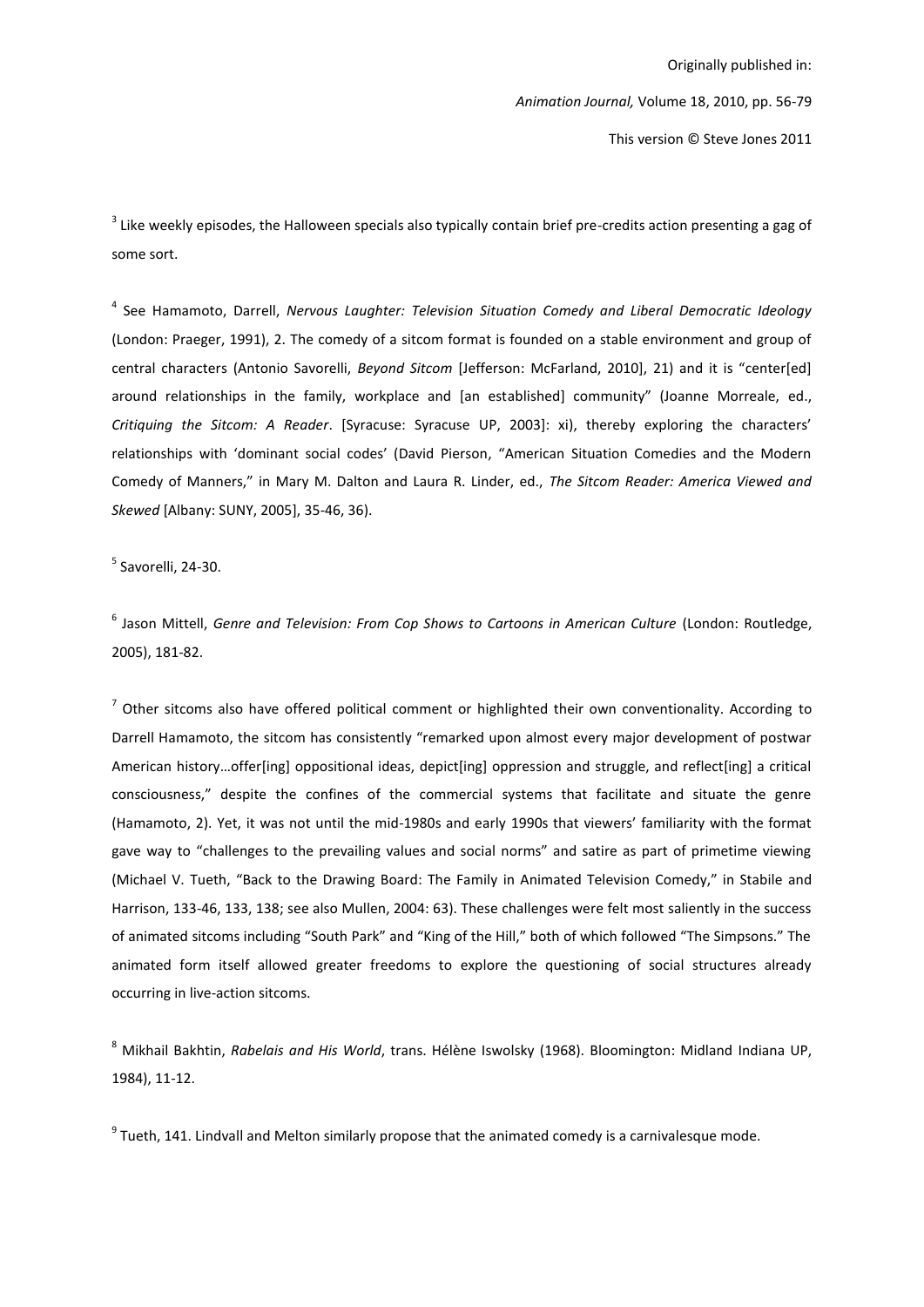Animation Journal, Volume 18, 2010, pp. 56-79

This version © Steve Jones 2011

<sup>10</sup> Bakhtin (1984), 9.

 $11$  Mittell, 178.

<sup>12</sup> Note that the flow is not one-way: Rachel Talalay, director of Freddy's Dead: The Final Nightmare (USA, 1991), claims that they modelled their cartoonish version of child murderer Freddy Krueger after "bad child" Bart Simpson, Freddy's Dead: The Makina of the Final Niahtmare, USA, 1991, Dir. Jeff Weinstock.

<sup>13</sup> Halbert B. Robinson, *Early Child Care in the United States of America* (London: Taylor & Francis, 1973), 51. While this figure may have changed by the mid-1990s (Tom W. Smith, "Changes in Family Structure, Family Values and Politics, 1972-2006," in ed. Ruy A. Teixeira, Red, Blue, and Purple America: The Future of Election Demographics [Washington: Brookings Institution, 2008]:147-93, 149), it persists as a cultural stereotype, as observed by a number of child care books aiming to debunk the nuclear 'ideal'. See Andrea Engber and Leah Klungness, The Complete Single Mother (Avon: Adams Media, (2006), 51, and Kate Wall, Autism and Early Years Practice, 2nd ed. (London: Sage, 2009), 29. The statistic also was referred to in the title of the British sitcom "Two Point Four Children." which ran from 1991 to 1999.

<sup>14</sup> For discussion of the series in relation to the sitcom, see Gray, Mullen, and Tueth. Morreale's edited collection Critiquing the Sitcom also provides a wealth of perspectives on the traits and functions of the genre, as do Hamamoto, Pierson, and Savorelli.

<sup>15</sup> Knox, 74.

 $16$  Mullen, 66.

 $17$  Gray, 54.

<sup>18</sup> Matthew Henry, "Looking for Amanda Hugginkiss: Gay Life on The Simpsons," in Alberti, 225-43, 225.

 $19$  Tueth. 138.

<sup>20</sup> Satire cannot "aim to destroy neutralized, closed systems of authority, because it is both dependent on the capitalist system for its existence as a commercial product and the dominant order for its critical enterprise." Knox, 78.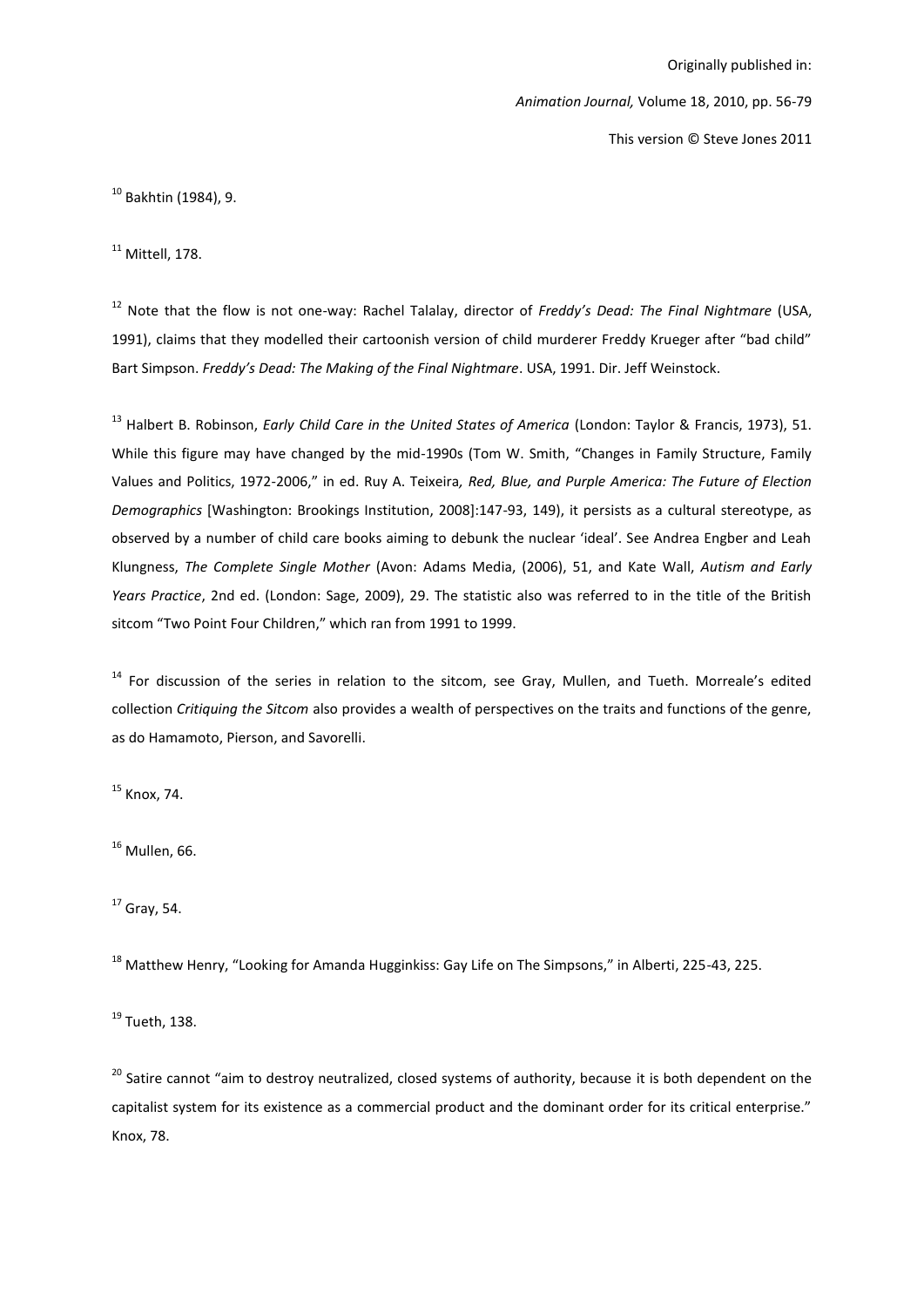Animation Journal, Volume 18, 2010, pp. 56-79

This version © Steve Jones 2011

 $21$  Bakhtin, 1984.

<sup>22</sup> Stam cited in Tueth, 141.

<sup>23</sup> Bakhtin (1984), 8.

 $^{24}$  Bakhtin (1984), 6.

<sup>25</sup> Christmas specials are part of the vocabulary of "The Simpsons" and the sitcom in general, yet neither type of special presents a challenge to the everyday reality of the characters. The holiday is actually the subject of some Halloween episodes: two of the stories in "Treehouse XIX" are set at Christmas, "Treehouse IV" ends with an incongruous yuletide song, and Treehouse XIV and XVIII draw attention to the fact that they are airing in November (that is, the week after Halloween), meaning the language of the seasonal special slips in its playful use of designated festive spaces. The only other episode to my knowledge that uses the 'special' format in a manner that disrupts the narrative reality of the series is the 138th Episode Spectacular (season seven), which employs the arbitrary point of celebration to draw attention to the formulaic routines of sitcom seasonal specials and clip shows (Knox, 74).

<sup>26</sup> Historically, Halloween has been a celebration of "death and revival, of change and renewal," which correlates exactly to Bakhtin's observations regarding the medieval carnival. Bakhtin (1984), 9. For a discussion of the meanings of Halloween specifically, see Nicholas Rogers, Halloween: From Pagan Ritual to Party Night (New York: Oxford UP, 2003).

 $27$  Gray, 50.

<sup>28</sup> One of the only examples is the episode where Lisa is grown up and gets married ("Lisa's Wedding"), and this is a flash-forward framed by the contemporary Lisa's visit to a fortune teller.

<sup>29</sup> See Tueth, 144. In this sense, the animated form allows it to become a sitcom par excellence, refusing changes such as aging that would otherwise alter the live-action sitcom setting.

<sup>30</sup> Matthew Henry, "'Don't ask me, I'm just a girl': Feminism, Female Identity, and The Simpsons," The Journal of Popular Culture 40:2 (2007): 272-303, 275.

 $31$  Gray, 51.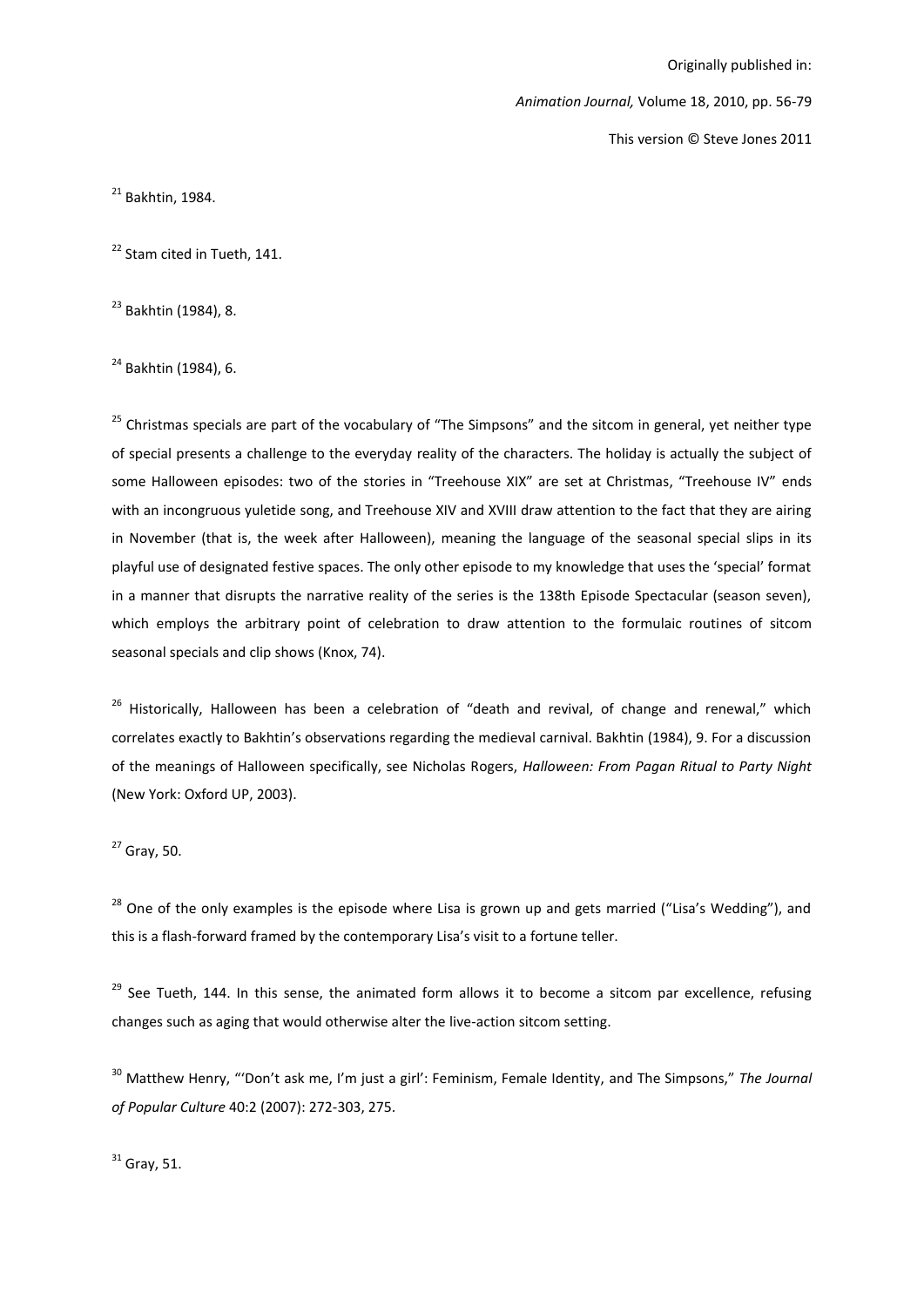Animation Journal, Volume 18, 2010, pp. 56-79

This version © Steve Jones 2011

<sup>32</sup> Bakhtin cited in Gray, 25.

<sup>33</sup> Mikhail Bakhtin. The Diglogic Imagination, trans. Caryl Emerson and Michael Holquist (Austin: University of Texas, 1981), 76.

<sup>34</sup> See Neale, cited in Gray, 28-29.

<sup>35</sup> See Gray, 45-47.

<sup>36</sup> Homer in Dial 'Z' for Zombies.

<sup>37</sup> The bridging of the individual and the communal is emphasized through congregation of the public in a number of the vignettes: King Homer, Attack of the 50ft Eyesores, Nightmare on Evergreen Terrace, The Genesis Tub, Citizen Kang, Homega Man, Easy Bake Coven, Night of the Dolphin, Fright to Creep and Scare Harms. Island of Dr. Hibbert. I've Grown a Costume on your Face. The Day the World Looked Stupid. Heck House, Don't have a Cow, Mankind, There's no Business like Moe Business.

<sup>38</sup> This is precisely what Bakhtin refers to when stating "carnival celebrated temporary liberation from the prevailing truth and from established order; it marked the suspension of all hierarchical rank, privileges, norms and prohibitions . . . the feats of becoming, change, and renewal." Bakhtin (1984), 10.

<sup>39</sup> Henry (2007), 279.

<sup>40</sup> While most of the Treehouse episodes have a pre-credits sequence, this is the only one that is titled.

 $41$  Ortved, 112.

<sup>42</sup> Homer in The Shinning.

<sup>43</sup> In King Homer, Attack of the 50ft Eyesores, Nightmare on Evergreen Terrace, The Genesis Tub, Citizen Kang, Homega Man, Easy Bake Coven, Night of the Dolphin, Fright to Creep and Scare Harms, Island of Dr. Hibbert, I've Grown a Costume on Your Face, The Day the World Looked Stupid, Heck House, Don't Have a Cow, Mankind, There's No Business like Moe Business. The carnivalesque, it should be observed, is an all-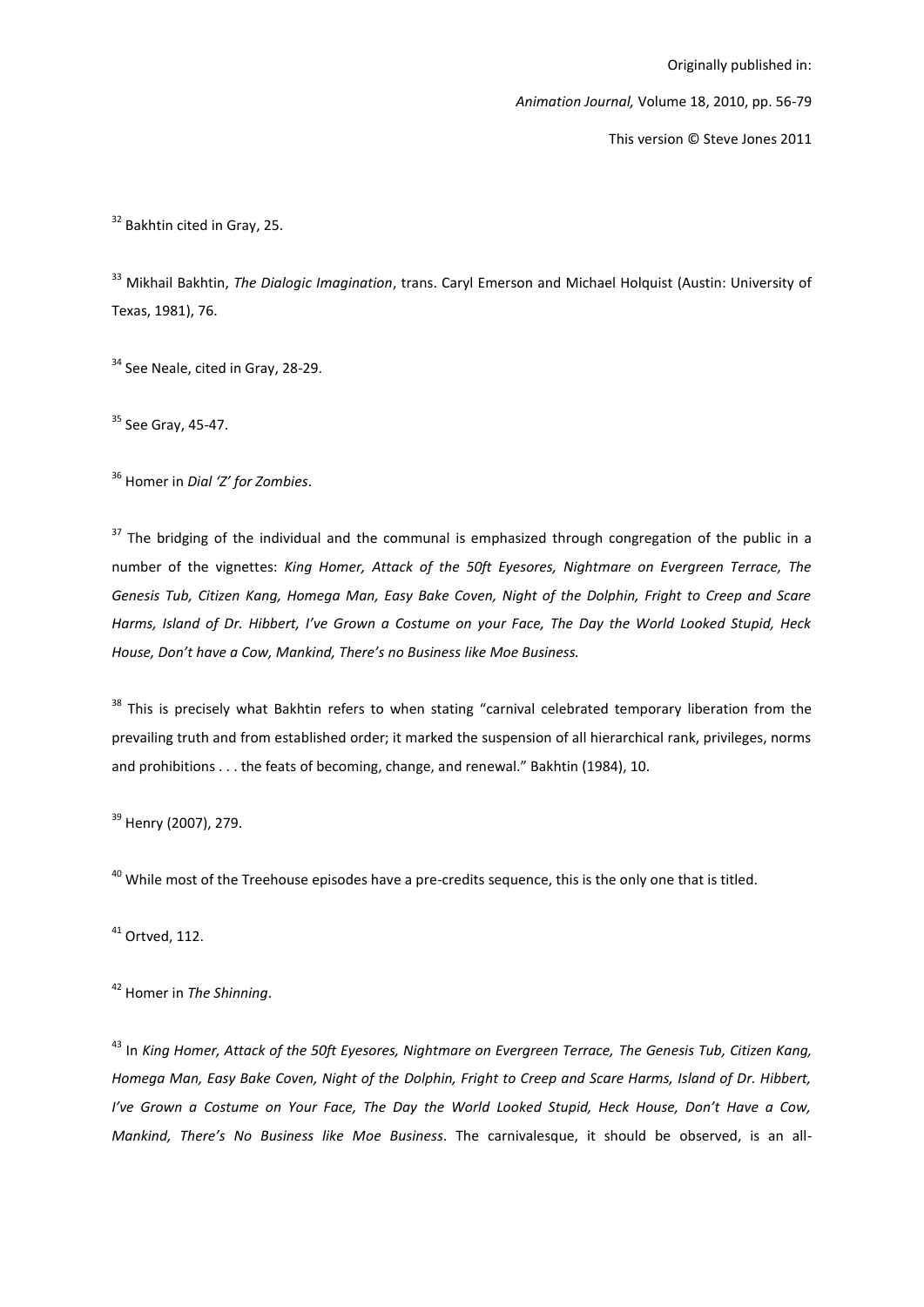This version © Steve Jones 2011

encompassing form of celebration, in which all participate—it is thus crucial that the Halloween episodes so frequently emphasize community congregation.

<sup>44</sup> Ned envisages Homer as literally personifying gluttony in Heck House.

<sup>45</sup> In Dial 'Z' for Zombies, Homega Man, and I Know What You Diddly-iddly-did.

<sup>46</sup> Ortved, 80-1; Henry (2007), 295.

<sup>47</sup> In Bart Simpson's Dracula, Attack of the 50ft Eyesores, The Genesis Tub, Fly vs Fly, Easy Bake Coven, G-G-G-Ghost D-D-Dad, Frinkenstein, Four Beheadings and a Funeral, Bartificial Intelligence, I've Grown a Costume on your Face, The Day the World Looked Stupid, Untitled Robot Parody, It's the Grand Pumpkin, Milhouse, and Dial 'M' for Murder.

<sup>48</sup> In Lisa's Nightmare, Night of the Dolphin, and Fright to Creep and Scare Harms, respectively.

<sup>49</sup> Such as the episodes The Last Temptation of Homer and Life on the Fast Lane.

<sup>50</sup> Duncan Stuart Beard, "Local Satire with a Global Reach: Ethnic Stereotyping and Cross-Cultural Conflicts in The Simpsons," in Alberti, 273-91, 274.

<sup>51</sup> Homer in The Devil and Homer Simpson.

<sup>52</sup> Bakhtin (1984), 19.

<sup>53</sup> He refers to areas such as the anus or vagina-body parts that are considered 'improper'. Bakhtin (1984), 26.

<sup>54</sup> Tueth, 142.

 $55$  Mullen, 66.

<sup>56</sup> Bakhtin (1984), 7.

<sup>57</sup> However, since they are marked as "special," the Treehouse episodes do not threaten the series' adherence to "pressures of often non-chronological syndication" whereby "any given episode must be able to follow any other." Gray, 50.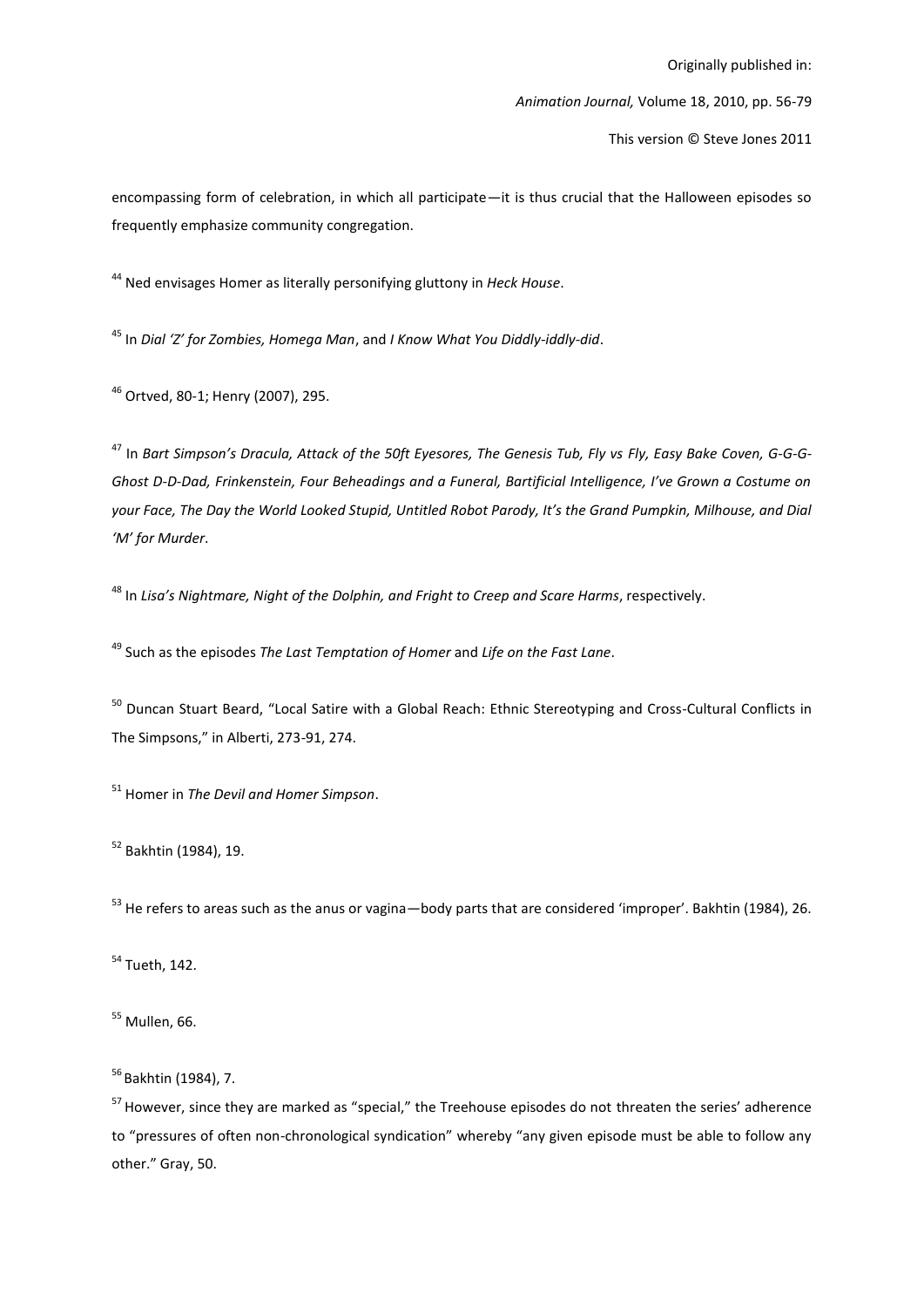Animation Journal, Volume 18, 2010, pp. 56-79

This version © Steve Jones 2011

<sup>58</sup> As a one-off, the Halloween special would fail in offering us a significant challenge to the sentimentalized rendition of family unity we find elsewhere in the series. Gray, 59.

<sup>59</sup> Bakhtin (1984), 8.

 $60$  Bakhtin, (1984), 21.

 $61$  As in the case of Treehouse episodes I, II, III, and V.

 $62$  Gray, 68.

 $63$  As observed by co-creator Seth Green in the 'making of' featurette accompanying the 2006 Revolver Entertainment DVD release of "Robot Chicken, Season One."

 $64$  Both of which feature in the episode *Death's a Bitch*.

 $^{65}$ This trait was derided by the makers of "South Park" in the Cartoon Wars episodes, in season ten.

<sup>66</sup> Peter's unalloyed drinking in Peter's Two Dads and Death's a Bitch, and Brian's cocaine abuse in The Thin White Line.

 $67$  One notable example is the ninety second vomiting sequence in 8 Simple Rules for Buying My Teenage Daughter.

<sup>68</sup> Brian becomes a porn director in Brian Does Hollywood, and becomes uncontrollably aroused in Screwed the Pooch, while Peter becomes daunted by the size of his son's penis in And the Wiener is... The episode Sibling Rivalry is entirely based around Peter and Lois's sex life.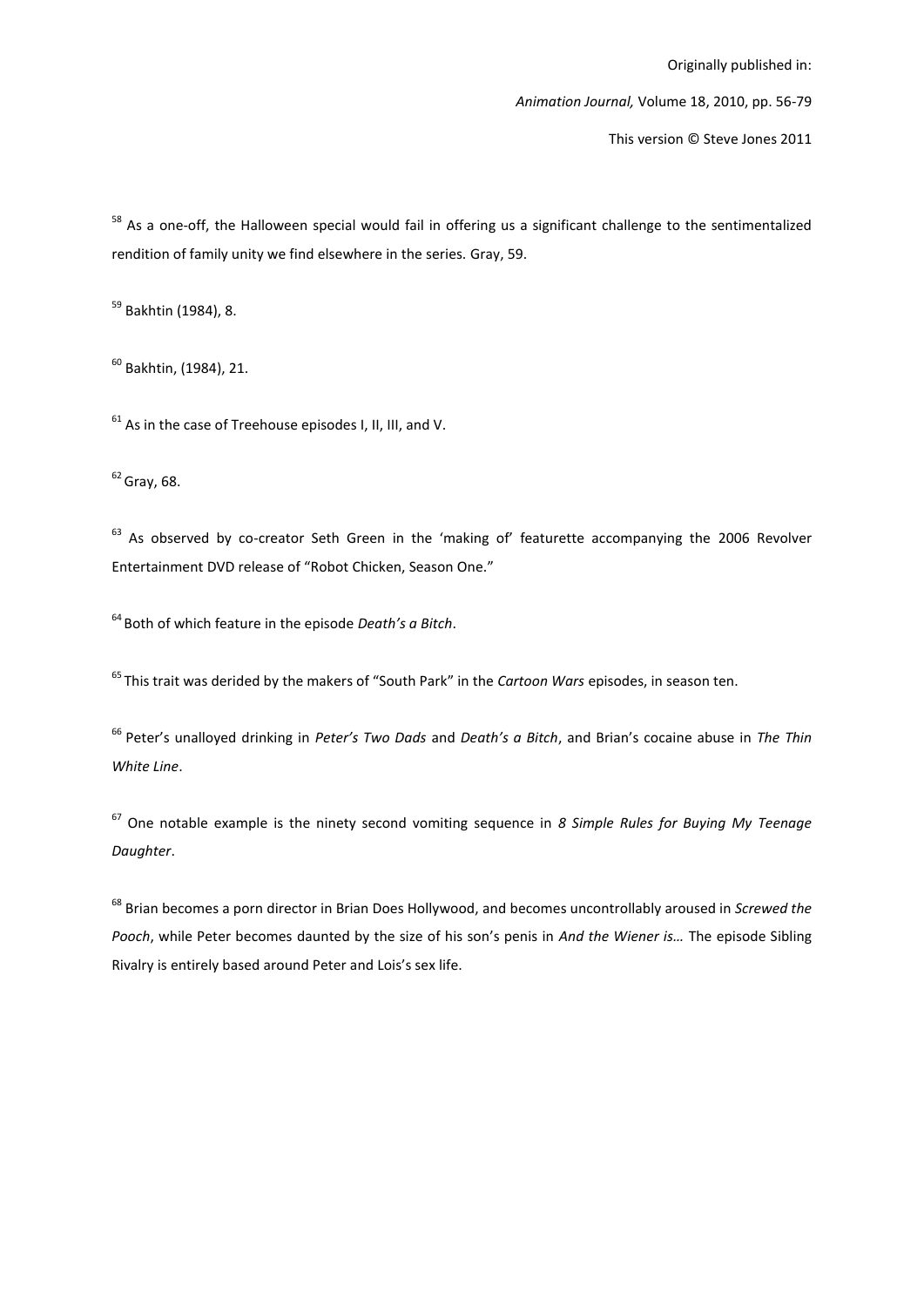This version © Steve Jones 2011

| Treehouse number         |                                   |
|--------------------------|-----------------------------------|
| [Episode Ref, Air date]  | <b>Chapter title</b>              |
| I [7F04, 25 Oct 1990]    | a) Bad Dream House                |
|                          | b) Hungry are the Damned          |
|                          | c) The Raven                      |
| II [8F02, 31 Oct 1991]   | a) Lisa's Nightmare               |
|                          | b) Bart's Nightmare               |
|                          | c) Homer's Nightmare              |
| III [9F04, 29 Oct 1992]  | a) Clown without Pity             |
|                          | b) King Homer                     |
|                          | c) Dial 'Z' for Zombies           |
| IV [1F04, 28 Oct 1993]   | a) The Devil and Homer Simpson    |
|                          | b) Terror at 5 $^{1/2}$ Feet      |
|                          | c) Bart Simpson's Dracula         |
| V [2F03, 30 Oct 1994]    | a) The Shinning                   |
|                          | b) Time and Punishment            |
|                          | c) Nightmare Cafeteria            |
| VI [3F04, 29 Oct 1995]   | a) Attack of the 50ft Eyesores    |
|                          | b) Nightmare on Evergreen Terrace |
|                          | c) Homer <sup>3</sup>             |
| VII [4F02, 27 Oct 1996]  | a) The Thing and I                |
|                          | b) The Genesis Tub                |
|                          | c) Citizen Kanq                   |
| VIII [5F02, 26 Oct 1997] | a) Homega Man                     |
|                          | b) Fly vs Fly                     |
|                          | c) Easy Bake Coven                |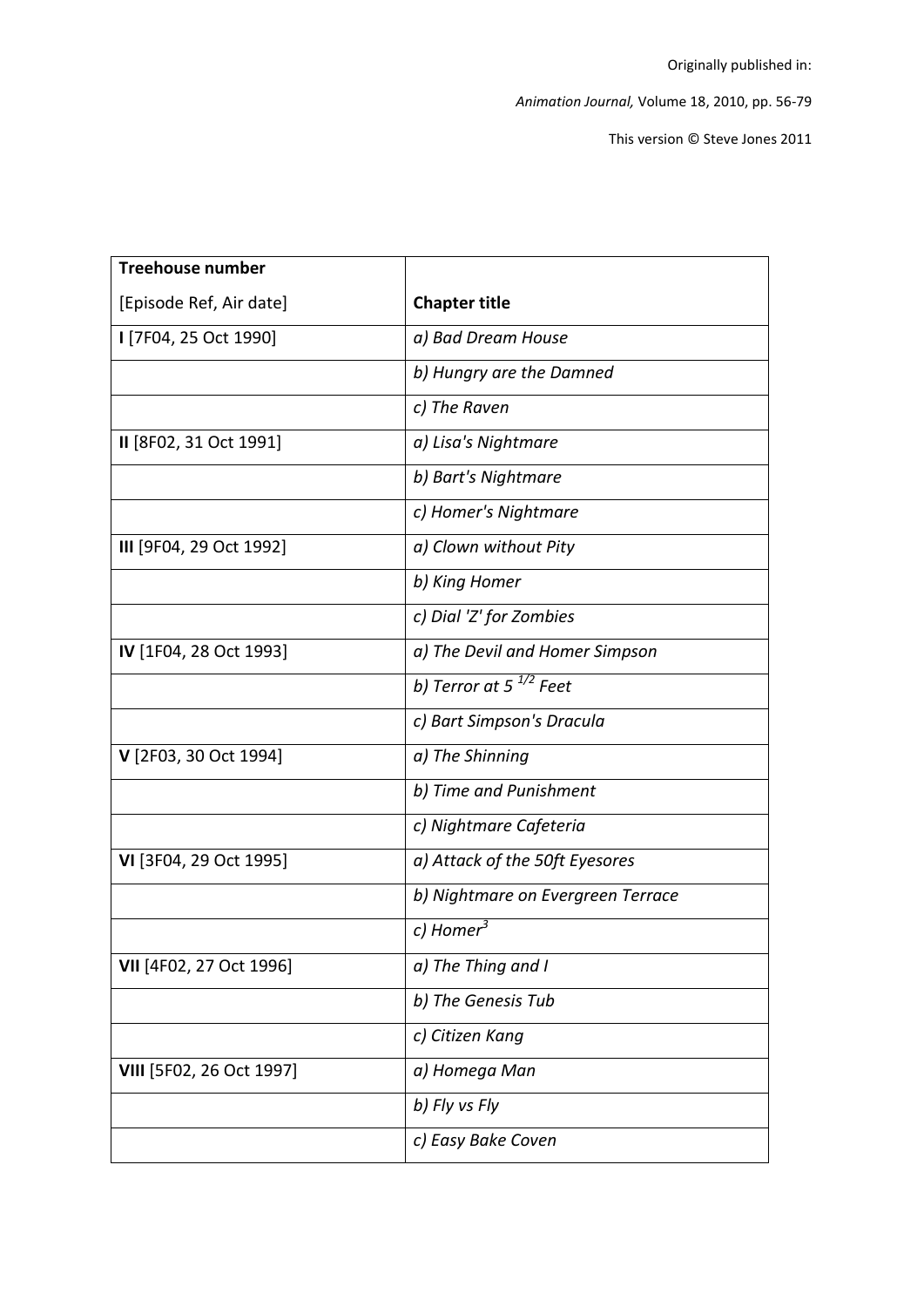This version © Steve Jones 2011

| IX [AABF01, 25 Oct 1998]    | a) Hell Toupee                        |
|-----------------------------|---------------------------------------|
|                             | b) Terror of Tiny Toon                |
|                             | c) Starship Poopers                   |
| X [BABF01, 31 Oct 1999]     | a) I Know what you Diddly-iddly-did   |
|                             | b) Desperately Xeeking Xena           |
|                             | c) Life's a Glitch, Then You Die      |
| XI [BABF21, 01 Nov 2000]    | a) G-G-G-Ghost D-D-Dad                |
|                             | b) Scary Tales can Come True          |
|                             | c) Night of the Dolphin               |
| XII [CABF19, 06 Nov 2001]   | a) Hex and the City                   |
|                             | b) House of Whacks                    |
|                             | c) Wiz Kids                           |
| XIII [DABF19, 03 Nov 2002]  | a) Send in the Clones                 |
|                             | b) Fright to creep and Scare Harms    |
|                             | c) Island of Dr. Hibbert              |
|                             | a) Reaper Madness                     |
|                             | b) Frinkenstein                       |
|                             | c) Stop the World, I Want to Goof Off |
| XV [FABF23, 07 Nov 2004]    | a) Ned Zone                           |
|                             | b) Four Beheadings and a Funeral      |
|                             | c) In the Belly of the Boss           |
| XVI [GABF17, 06 Nov 2005]   | a) Bartificial Intelligence           |
|                             | b) Survival of the Fattest            |
|                             | c) I've Grown a Costume on your Face  |
| XVII [HABF17, 05 Nov 2006]  | a) Married to the Blob                |
|                             | b) You Gotta Know When to Golem       |
|                             | c) The Day the World Looked Stupid    |
| XVIII [JABF16, 04 Nov 2007] | a) E.T. Go Home                       |